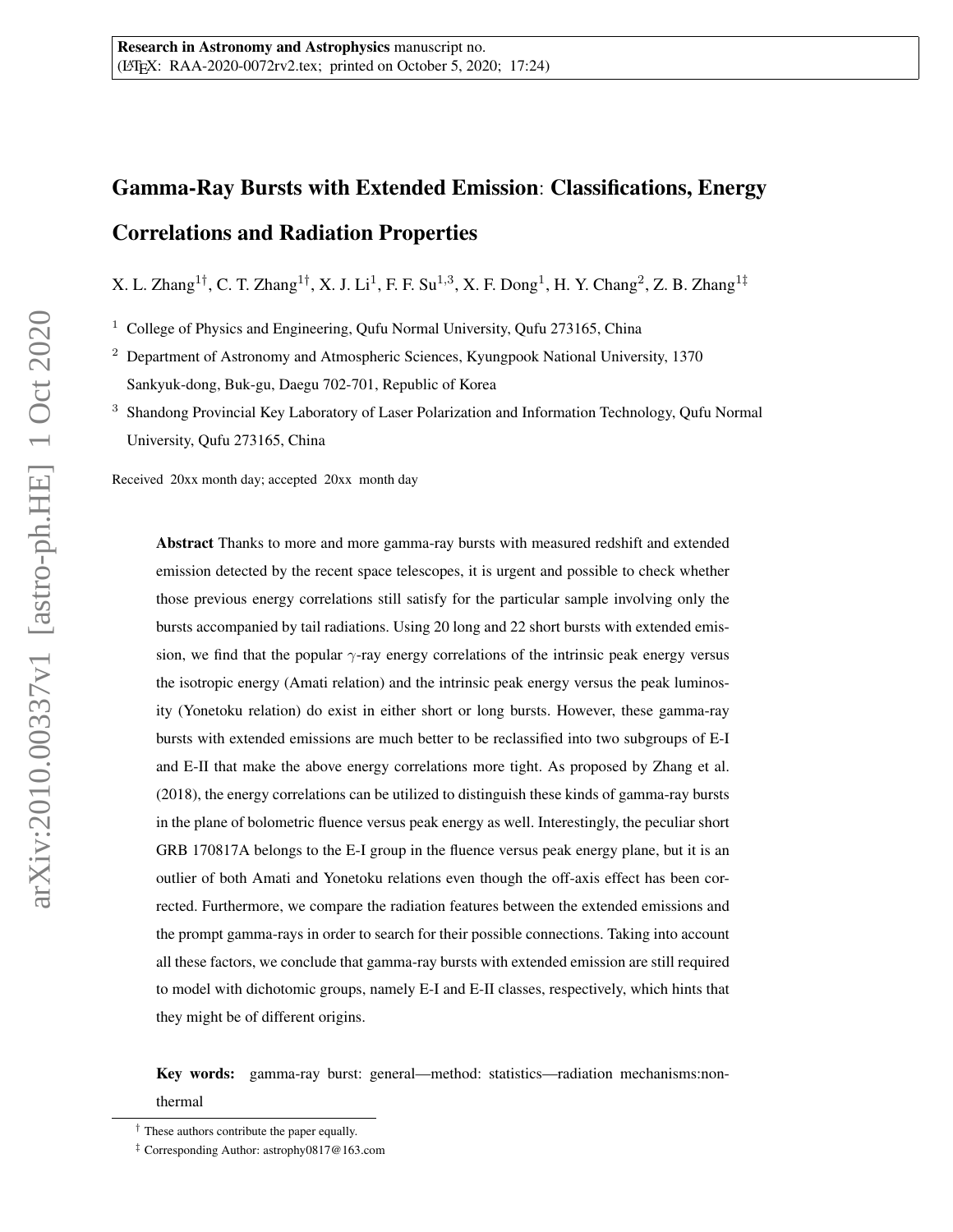#### <span id="page-1-0"></span>1 INTRODUCTION

The fascinating gamma-ray bursts(GRBs) are the fastest and most dynamic astronomical events in the uni-verse [\(Klebesadel et al.](#page-11-0) [1973\)](#page-11-0). The GRB durations  $(T_{90})$  ranging from milliseconds to tens of minutes [\(Zhang et al.](#page-12-0) [2014\)](#page-12-0) are usually used to express the lasting time of prompt  $\gamma - rays$  [\(Norris et al.](#page-11-1) [1995\)](#page-11-1). According to the  $T_{90}$ , GRBs can be traditionally classified into two types, namely long GRBs (LGRBs) with  $T_{90} > 2s$  and short ones with  $T_{90} < 2s$  [\(Kouveliotou et al.](#page-11-2) [1993\)](#page-11-2) in the observer frame, and the bimodal distribution also exists in the rest frame (Zhang  $\&$  Choi [2008\)](#page-12-1). This classification criterion had been confirmed by a number of observations [\(Gehrels et al.](#page-10-0) [2004;](#page-10-0) [Paciesas et al.](#page-11-3) [1999;](#page-11-3) [Zhang et al.](#page-12-2) [2016;](#page-12-2) [Zitouni](#page-12-3) [et al.](#page-12-3) [2015,](#page-12-3) [2018;](#page-12-4) [Tarnopolski](#page-11-4) [2019a,](#page-11-4)[b\)](#page-11-5) while some other authors insisted that the number of subgroups in GRBs should be three [\(Chattopadhyay et al.](#page-10-1) [2007;](#page-10-1) Horváth,  $\&$  Tóth  $2016$ ) or five (Tóth et al. [2019;](#page-11-6) [Chattopadhyay et al.](#page-10-3) [2019\)](#page-10-3). However, a special kind of GRBs with extended emission (EE) component had been reported subsequently in many papers or catalogs [\(Mazets et al.](#page-11-7) [2004;](#page-11-7) [Norris et al.](#page-11-8) [2006;](#page-11-8) [Kaneko et al.](#page-10-4) [2015;](#page-10-4) [Svinkin et al.](#page-11-9) [2008\)](#page-11-9), which was found to confuse the classification scheme of long and short GRBs (SGRBs) according to the  $T_{90}$  only [\(Zhang et al.](#page-12-2) [2016\)](#page-12-2). The extended emission had been thought to be produced by a relativistic wind extracting the rotational energy from a protomagnetar on a time-scale 10-100 s [\(Metzger et al.](#page-11-10) [2008\)](#page-11-10), the magnetar spin-down (Zhang, & Mészáros [2002;](#page-11-11) [Fan et al.](#page-10-5) [2006;](#page-10-5) [Bucciantini](#page-10-6) [et al.](#page-10-6) [2012\)](#page-10-6), the process of fall-back accretion onto a newborn magnetar [\(Gompertz et al.](#page-10-7) [2014;](#page-10-7) [Gibson et](#page-10-8) [al.](#page-10-8) [2017\)](#page-10-8), or a delayed energy injection causing the continued brightening of the early X-ray emissions as shown in GW170817/GRB 170817A [\(Li et al.](#page-11-12) [2018\)](#page-11-12).

Many authors argued that long GRBs are formed from the collapse of massive stars associated with hypernovae (e.g., [Kinugawa et al.](#page-10-9) [2019;](#page-10-9) [Galama et al.](#page-10-10) [1998;](#page-10-10) [Hjorth et al.](#page-10-11) [2003;](#page-10-11) [Melandri et al.](#page-11-13) [2014;](#page-11-13) [Fruchter et al.](#page-10-12) [2006\)](#page-10-12). Short GRBs are produced by the merger of either two neutron stars or a neutron star with a black hole [\(Gompertz et al.](#page-10-13) [2020;](#page-10-13) [Li et al.](#page-11-14) [1998;](#page-11-14) [Fryer et al.](#page-10-14) [1999;](#page-10-14) [Popham et al.](#page-11-15) [1998;](#page-11-15) [Bulik et](#page-10-15) [al.](#page-10-15) [1998;](#page-10-15) [Troja et al.](#page-11-16) [2008;](#page-11-16) [Wiggins et al.](#page-11-17) [2018\)](#page-11-17). There are a number of empirical energy correlations for long bursts such as the  $\tau - L_p$  relation [\(Norris et al.](#page-11-18) [2000\)](#page-11-18), the  $V - L_p$  relation (?[Reichart et al.](#page-11-19) [2001\)](#page-11-19), the  $N_{peak} - L_p$  relation [\(Schaefer et al.](#page-11-20) [2003\)](#page-11-20), the  $\tau_{rel} - L_p$  relation [\(Zhang et al.](#page-12-5) [2006,](#page-12-5) [2008\)](#page-12-6), the  $\tau_{RT} - L_p$ relation [\(Schaefer et al.](#page-11-21) [2007\)](#page-11-21), the  $E_{p,i} - \tau_{RT} - L_p$  relation [\(Qi et al.](#page-11-22) [2012\)](#page-11-22), the  $L - T - E$  relation [\(Xu](#page-11-23) [& Huang](#page-11-23) [2012\)](#page-11-23), and the Liang-Zhang relation [\(Liang & Zhang](#page-11-24) [2005\)](#page-11-24) etc, in which the intrinsic peak energy  $E_{p,i} = (1 + z)E_{p,o}$  versus the isotropic energy  $E_{iso}$  (hereafter Amati relation, [Amati et al.](#page-10-16) [2002\)](#page-10-16) and the  $E_{p,i}$  versus the peak luminosity  $L_p$  (hereafter Yonetoku relation, [Yonetoku et al.](#page-11-25) [2004\)](#page-11-25) are two frequently-studied ones. With the increasing number of short GRBs with known redshift, people found that at least parts of these above energy relations also hold for short GRBs. For example, [Zhang et al.](#page-12-7) [\(2018\)](#page-12-7) (hereafter paper I) analyzed Swift/BAT and Fermi/GBM GRB data and found that the power law indexes of both Amati and Yonetoku relations of short GRBs are correspondingly consistent with those of long ones. This is however different from some early conclusions drawn by the limited data points of short GRBs (e.g., [Amati](#page-10-17) [2006,](#page-10-17) [2012\)](#page-10-18). Despite decades of studying these sorts of energy relations, the underlying emission mechanisms still keep controversial [\(Dainotti et al](#page-10-19) [2018;](#page-10-19) [Ahlgren et al.](#page-10-20) [2019\)](#page-10-20).

On the other hand, whether these kinds of energy relations also exist for the special EE bursts is an open question. In practice, the EE components following main peaks of a small fraction of GRBs have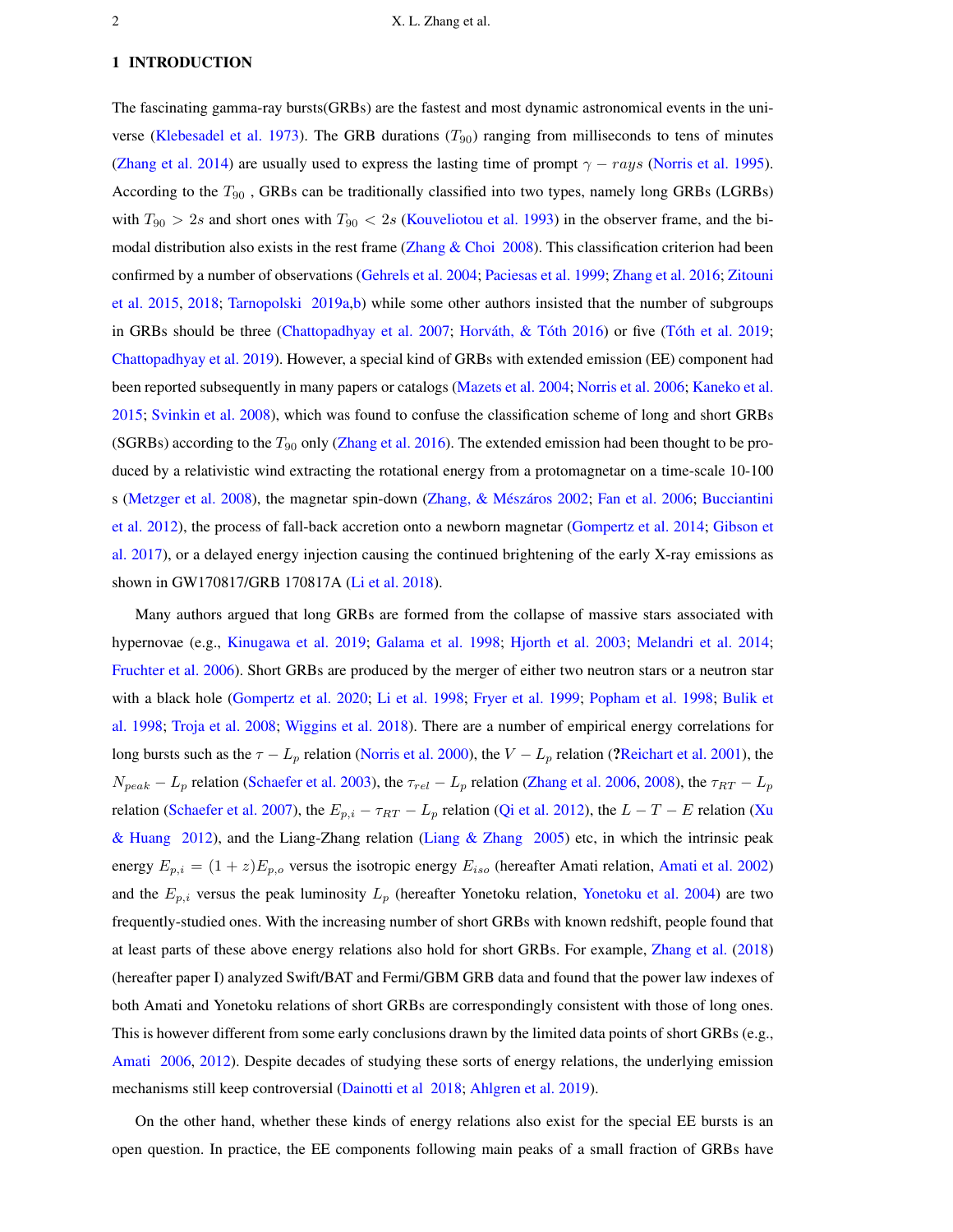<span id="page-2-1"></span>been identified not only in short bursts [\(Ioka et al.](#page-10-21) [2005;](#page-10-21) [Barthelmy et al.](#page-10-22) [2005;](#page-10-22) [Norris et al.](#page-11-8) [2006;](#page-11-8) [Li et](#page-11-26) [al.](#page-11-26) [2020a,](#page-11-26)[b\)](#page-11-27) but also in long ones [\(Connaughton](#page-10-23) [2002;](#page-10-23) [Bostanci et al.](#page-10-24) [2013\)](#page-10-24). Moreover, [Yu et al.](#page-11-28) [\(2020\)](#page-11-28) found that short GRBs with and without extended emissions are diversely distributed in the plot of peak flux versus fluence, which may indicate they are triggered by different binary coalescence mechanisms. Similarly, some long bursts also have softer gamma-ray emissions with very long timescale. In the recent years, more and more GRBs with softer EE tails are detected by the Swift satellite owing to its lower energy ranges. Therefore, the primary task of the paper is to test the existent possibilities and the consistency of the Amati and Yonetoku relations of the EE bursts with those obtained with normal GRBs previously. Additionally, we shall check how to reclassify these EE bursts would be more appropriate according to their diverse energy correlations. It is noticeable that GRB 170817A as the first gravitational-wave-associated short GRB with EE will be paid more attentions on its classification. Sample selection and data reduction methods are displayed in Sec. [2.](#page-2-0) Our results are presented in Sec. [3.](#page-3-0) We will end with conclusions in Sec. [4.](#page-9-0)

# <span id="page-2-0"></span>2 DATA AND METHODS

Firstly, we collect the GRBs with EE and redshift reported in literatures between July 2005 and August 2017 [\(Norris et al.](#page-11-8) [2006;](#page-11-8) [Gompertz et al.](#page-10-25) [2013;](#page-10-25) [van Putten et al.](#page-11-29) [2014;](#page-11-29) [Kaneko et al.](#page-10-4) [2015;](#page-10-4) [Zhang et al.](#page-12-2) [2016;](#page-12-2) [Gibson et al.](#page-10-8) [2017;](#page-10-8) [Kisaka et al.](#page-11-30) [2017;](#page-11-30) [Yu et al.](#page-11-28) [2020\)](#page-11-28). In order to reduce the sampling selection effect, we chose not only short GRBs but also long bursts to constitute our complete GRB sample including EE bursts only in this paper. [Kisaka et al.](#page-11-30) [\(2017\)](#page-11-30) proposed a phenomenological formula consisting of two functions to identify the EE components and got 65 GRBs with EE, of which less than half have the measured redshifts. However, parts of them could not show the obvious EE segments in view of their light curves of multi-energy bands, especially in lower energy channels. To ensure the sampling reliability, we have double-checked the light curves with a criterion of signal-to-noise  $(S/N)$  larger than 2 to judge the EE segments for the EE candidates taken from literatures. In total, 42 EE GRBs with known redshift are chosen to compose our sample. Of the 42 EE bursts, 20 long and 22 short bursts are included, 28 and 14 GRBs are respectively detected by Swift/BAT and other satellites. It happens that the EE GRB sample also consists of 20 E-I and 22 E-II bursts. Note that the E-I and E-II GRBs are not equal to the short and long ones, correspondingly. (see the definition in Sec. [3.2](#page-6-0) for details). The physical parameters are listed in Table [1,](#page-4-0) where Column 1 gives the GRB name, Column 2 lists the duration  $T_{90}$ , Column 3 gives the cosmological redshift, Columns 4-6 respectively represent the observed peak energy  $E_{p,o}$ , and two spectral indexes ( $\alpha$  and β) of the GRB  $\nu F_\nu$  spectrum, Columns 7 and 8 provide the observed energy fluence  $S_\gamma$  in units of erg/cm<sup>2</sup> and peak photon flux  $P_\gamma$  in units of ph/cm $^2$ /s, Column 9 and 10 show the energy bands from  $E_{min}$  to  $E_{max}$ of detectors and their corresponding  $K$ -correction factors  $K_c$  from the observer frame to the source frame in energy band 1-10000 keV, individually. The relevant references are inserted in Column 11. Finally, E-I and E-II in Column 12 denote the detailed types of the EE GRBs based on the different energy correlations they are matching.

Subsequently, we will use the selected sample of EE bursts to study their potential energy correlations that can be applied to classify them into different subgroups. The methods and steps are completely same as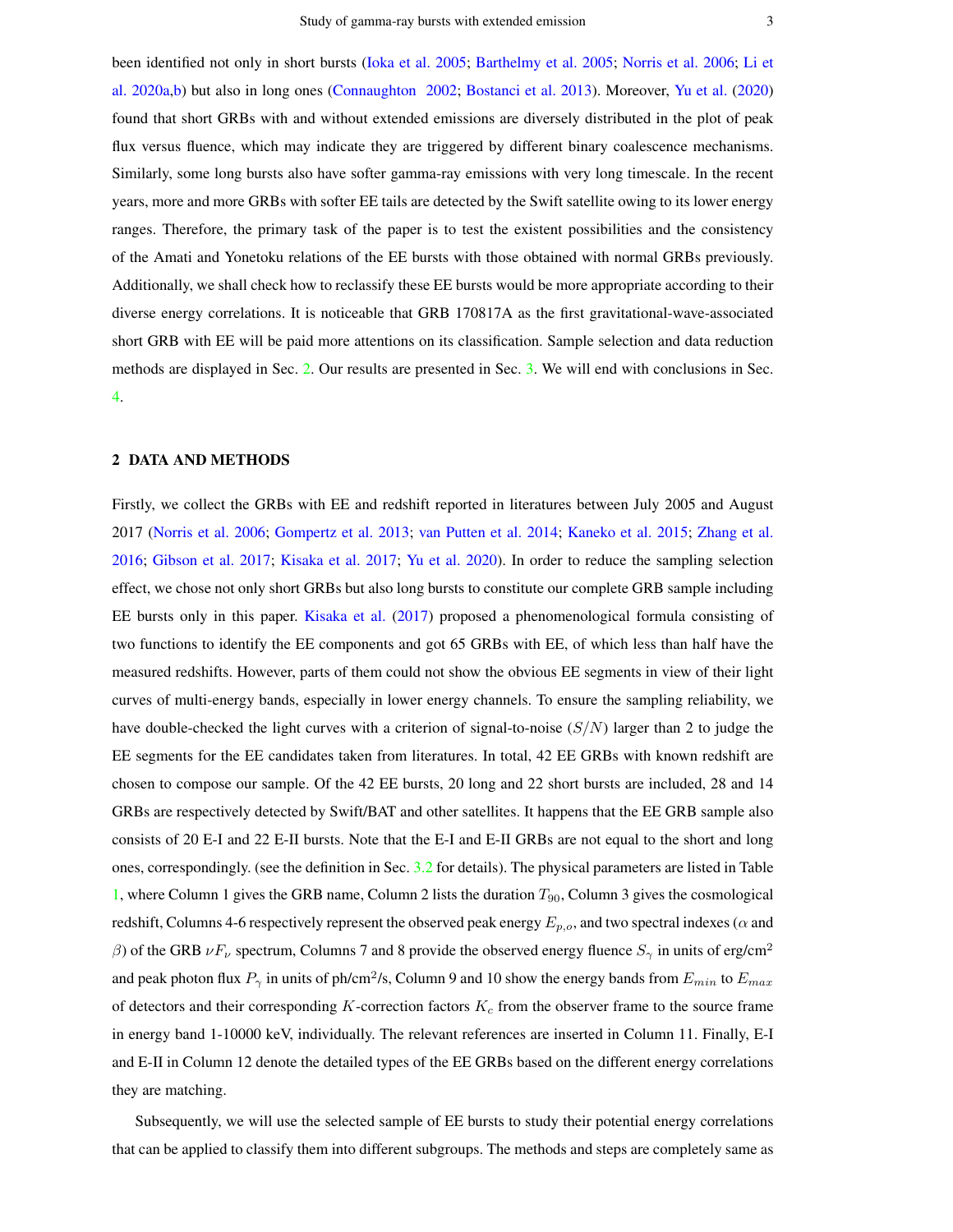<span id="page-3-1"></span>in our previous paper I [\(Zhang et al.](#page-12-7) [2018\)](#page-12-7). In addition, we comparatively investigate the radiation properties of the EE components and the main peak emissions of the prompt  $\gamma$ -rays for distinct classes of GRBs with EE. Hopefully, we shall find some possible connections of the EE segments with their corresponding main peaks in order to explore the EE origins. For this purpose, the times and photon fluxes when the EE parts  $(t_{p,EE}$  and  $F_{p,EE}$ ) and the main bursts  $(t_{p,main}$  and  $F_{p,main}$ ) peak separately are measured and compared. Note that two peak times are recorded from the trigger time of a detector and the peak fluxes are measured for the mask-weighted light curves. Especially, two variables,  $t_{p,EE}$  and  $F_{p,EE}$ , have been estimated from the lower energy channel where the EE components are usually identified and relatively softer than the main bursts. To ensure the EE segments to be reliably measured, the selection criterion of  $S/N \geq 3$  has been adopted. In this way, we pick out 10 short and 19 long GRBs to study the relationships of timescales, intensities together with energy correlations of the EE portions. We need to point out that 10 E-I and 19 E-II bursts are also involved for this comparative study. It is however a coincidence that the numbers of different kinds of bursts are unexpectedly equal.

#### <span id="page-3-0"></span>3 RESULT

### 3.1 Parameter distributions

The redshift distributions of different EE bursts in our sample are shown in Figure [1,](#page-5-0) where the median redshifts are  $z = 0.71, 1.1, 0.52$  and 1.29 for short, long, E-I and E-II GRBs, respectively. It is noticeable that the redshift differences between E-I and E-II GRBs are comparably larger than those between short and long bursts on a whole. A K-S test to the redshift distributions of short and long bursts returns the statistic  $D = 0.31$  less than the critical value of  $D_{\alpha}(n_1, n_2) = 0.42$  and the *p*-value of 0.2 at a significance level  $\alpha' = 0.05$  for  $n_1 = 20$  and  $n_2 = 22$ , showing short and long GRBs share with the same redshift distribution. While a K-S test to the redshift distributions of E-I and E-II bursts returns the statistic  $D =$  $0.43 > D_{\alpha'}(n_1, n_2) = 0.42$  and the *p*-value of 0.03 for  $\alpha' = 0.05$ , which indicates that the redshifts of E-I and E-II bursts are drawn from different parent distributions.

Figure [2](#page-13-0) displays the distributions of the low-energy spectral index of  $\alpha$  with mean values of -0.69, -1.41, -0.70, -1.31 and scatters of 0.58, 0.41, 0.55, 0.37 for the short, long, E-I, E-II GRBs, respectively. The K-S tests give  $D = 0.58$  and  $P = 8.5 \times 10^{-4}$  between short and long GRBs, and  $D = 0.61$  and  $P = 3.7 \times 10^{-4}$  between E-I and E-II GRBs, which demonstrates that they all are differently distributed. In Figure [3](#page-14-0) we compare the  $E_{p,o}$  distributions and get  $D_{\alpha'}(n_1, n_2) = 0.26$  with  $P = 0.41$  between short and long bursts and  $D_{\alpha}(n_1, n_2) = 0.66$  with  $P = 7.8 \times 10^{-5}$  between E-I and E-II bursts which shows that the observed peak energies of E-I and E-II GRBs significantly have diverse distributions. However, the  $E_{p,o}$  distributions of short and long GRBs are statistically same as some previous authors found for BATSE and Swift bursts [\(Ghirlanda et al.](#page-10-26) [2004;](#page-10-26) [Zhang et al.](#page-12-8) [2020\)](#page-12-8). The mean  $E_{p,o}$  values of short, long, E-I and E-II GRBs are respectively  $281.8^{+55.9}_{-46.2}$ ,  $147.9^{+38.3}_{-30.4}$ ,  $422.7^{+18.2}_{-12.9}$  and  $97.7^{+11.9}_{-10.6}$  keV. The  $E_{p,i}$  distributions in Figure [4](#page-15-0) are very similar to Figure [3](#page-14-0) and also show that short and long bursts are taken from the same parent distribution while E-I and E-II GRBs are differently distributed. We notice that the average  $E_{p,i}$ value of type E-I GRBs is still larger than that of type E-II GRBs in the rest frame. Nevertheless, the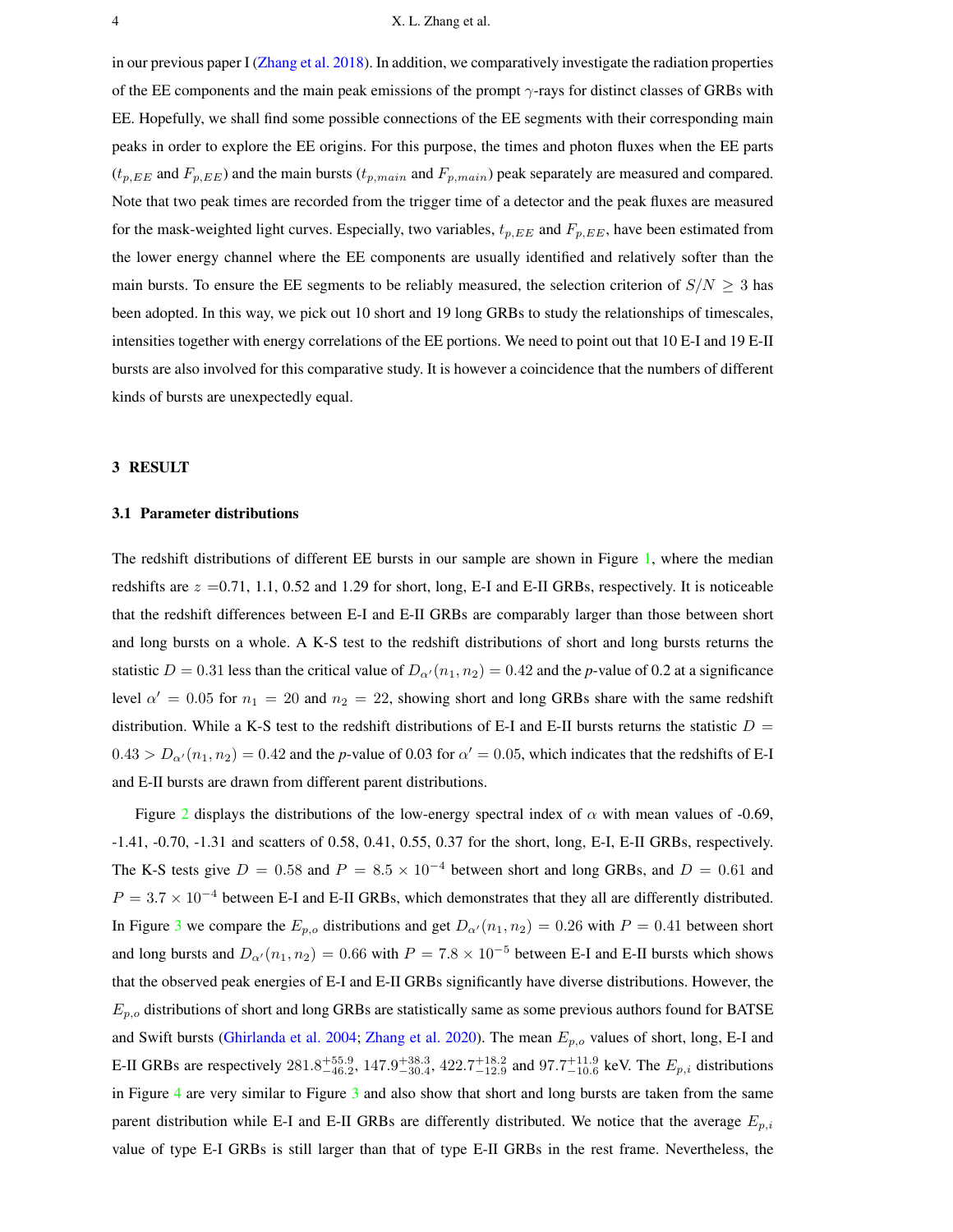| Table 1: Physical parameters of GRBs with EE |
|----------------------------------------------|
|----------------------------------------------|

<span id="page-4-0"></span>

| <b>GRB</b> | $\mathcal{T}_{90}$ | $\boldsymbol{z}$ | $E_{\rm p}$       | $\alpha$ | $\beta$                     | $S_\gamma$             | $P_{\gamma}$            | $E_{min} - E_{max}$ | $K_c$ | Ref     | Type   |
|------------|--------------------|------------------|-------------------|----------|-----------------------------|------------------------|-------------------------|---------------------|-------|---------|--------|
|            | (s)                |                  | (keV)             |          |                             | (erg/cm <sup>2</sup> ) | (ph/cm <sup>2</sup> /s) | (keV)               |       |         |        |
| (1)        | (2)                | (3)              | (4)               | (5)      | (6)                         | (7)                    | (8)                     | (9)                 | (10)  | (11)    | (12)   |
| 050724*    | 96                 | 0.257            | $78.91 \pm 8.0$   | $-2.02$  | $\overline{\phantom{a}}$    | 8.90E-07               | 3.35                    | 15-150              | 5.37  | [1,12]  | $E-II$ |
| $051016B*$ | $\overline{4}$     | 0.9364           | $20.42 \pm 5.34$  | $-1.588$ | $\overline{\phantom{0}}$    | 1.67E-07               | 0.685                   | 15-350              | 2.26  | [1,13]  | $E-II$ |
| 051221A    | 1.4                | 0.547            | 402±93            | $-1.08$  | $\overline{\phantom{a}}$    | 3.20E-06               | 12.1                    | 20-2000             | 1.07  | [4, 10] | E-I    |
| $051227*$  | 114.6              | $\rm 0.8$        | 332.01±211.02     | $-1.41$  | $\overline{\phantom{0}}$    | 7.09E-07               | 0.95                    | 15-350              | 1.77  | [1,3]   | $E-I$  |
| 060306*    | 60.94              | 1.559            | 69.38±13.67       | $-1.254$ | $\blacksquare$              | 2.45E-06               | 6.41                    | 15-350              | 1.35  | [1, 13] | $E-II$ |
| 060313     | 0.74               | 1.7              | 837.41±438.12     | $-0.61$  | $\overline{\phantom{a}}$    | 1.14E-06               | 10.85                   | 15-350              | 3.68  | [1,3]   | $E-I$  |
| 060614*    | 108.7              | 0.125            | 393.02±250.96     | $-2.23$  | $\overline{\phantom{a}}$    | 1.88E-05               | 11.39                   | 15-350              | 7.84  | [1,3]   | $E-II$ |
| 060801*    | 0.49               | 1.13             | 620.22±342.95     | 0.28     | $\overline{\phantom{a}}$    | 7.84E-08               | 0.75                    | 15-350              | 3.47  | [1,3]   | E-I    |
| 060814*    | 145.3              | 0.84             | 302.37±127.18     | $-1.412$ | $\blacksquare$              | 2.39E-05               | 8.38                    | 15-350              | 1.72  | [1,13]  | $E-II$ |
| 061006*    | 129.9              | 0.4377           | 664±227           | $-0.62$  | $\blacksquare$              | 3.57E-06               | 5.3                     | 20-10000            | 1.01  | [5, 12] | E-I    |
| 061201     | 0.76               | 0.111            | $873 \pm 458$     | $-0.36$  | $\overline{\phantom{a}}$    | 5.32E-06               | 3.55                    | 20-3000             | 1.02  | [6, 12] | E-I    |
| $061210*$  | 85.3               | 0.41             | 544.04±309.56     | $-1.56$  | $\overline{\phantom{a}}$    | 1.10E-06               | 2.78                    | 15-350              | 2.20  | [1,12]  | $E-I$  |
| $070223*$  | 100                | 1.6295           | 54.44±14.45       | $-1.48$  | $\overline{\phantom{a}}$    | 1.98E-06               | 0.491                   | 15-350              | 1.57  | [1,13]  | $E-II$ |
| 070506*    | 4.3                | 2.31             | 55.12±11.29       | $-0.768$ | $\overline{\phantom{a}}$    | 2.22E-07               | 0.948                   | 15-350              | 1.24  | [1,13]  | $E-II$ |
| $070714B*$ | 64                 | 0.92             | 164.87±73.13      | $-1.15$  | $\overline{\phantom{a}}$    | 7.23E-07               | 2.75                    | 15-350              | 1.31  | [1,3]   | $E-II$ |
| 070724A    | 0.4                | 0.457            | $82\pm5$          | $-1.15$  | $\overline{\phantom{a}}$    | 3.00E-08               | 0.94                    | 15-150              | 1.56  | [7,12]  | $E-I$  |
| 071227*    | 1.8                | 0.383            | $1000 \pm 100$    | $-0.7$   | $\overline{\phantom{a}}$    | 1.60E-06               | 1.68                    | 20-1000             | 1.64  | [8, 12] | $E-I$  |
| 080123*    | 115                | 0.495            | 44.93±4.49        | $-1.99$  | $\frac{1}{2}$               | 5.52E-07               | 1.43                    | 15-350              | 2.63  | [1,12]  | $E-II$ |
| 080603B*   | 60                 | 2.69             | 74.94±10.86       | $-1.21$  | $\overline{\phantom{a}}$    | 2.98E-06               | 4.72                    | 15-350              | 1.32  | [1,13]  | $E-H$  |
| 080905A*   | -1                 | 0.128            | $311.2 \pm 100$   | 0.12     | $-2.35$                     | 8.51E-07               | 6.32                    | 10-1000             | 1.51  | [1, 12] | $E-I$  |
| 080905B*   | 128                | 2.374            | 256.10±65.06      | $-1.579$ | $-2.29$                     | 2.75E-06               | 1.03                    | 15-350              | 1.80  | [1,13]  | $E-II$ |
| 090426*    | 1.2                | 2.609            | 55.09±27          | $-1.11$  | $\sim$                      | 1.76E-07               | $\sqrt{2}$              | $15 - 150$          | 1.49  | [1,9]   | $E-II$ |
| $090510*$  | 0.3                | 0.903            | 4302±483.2        | $-0.86$  | $-2.58$                     | 3.37E-06               | 40.95                   | 10-1000             | 3.94  | [2,11]  | E-I    |
| $090530*$  | 40.46              | 1.266            | 92.14±30.56       | $-1.078$ | $\blacksquare$              | 1.33E-06               | 3.68                    | 15-350              | 1.23  | [1,13]  | $E-H$  |
| 090927*    | 2.2                | 1.37             | $61.95 \pm 19.12$ | $-1.301$ | $\overline{\phantom{a}}$    | 2.97E-07               | 1.85                    | 15-350              | 1.4   | [1,13]  | $E-II$ |
| 100117A    | 0.3                | 0.915            | 327.22±52.91      | $-0.1$   | $-6.3$                      | 9.26E-08               | 0.96                    | $10 - 1000$         | 1.02  | [1,2]   | E-I    |
| 100625A    | 0.33               | 0.452            | 482.13±61.93      | $-0.59$  | $-12.24$                    | 2.32E-07               | 2.54                    | 10-1000             | 1.12  | [1,2]   | $E-I$  |
| $100704A*$ | 197.5              | 3.6              | 381.75±80.77      | $-1.655$ | $-2$                        | 8.91E-06               | 5.1                     | 15-350              | 2.05  | [1,13]  | $E-H$  |
| 100724A    | 1.4                | 1.288            | $42.5 \pm 15.18$  | $-0.51$  | $\mathcal{L}_{\mathcal{A}}$ | 1.41E-07               | 1.56                    | 15-150              | 1.29  | [1,12]  | E-II   |
| $100814A*$ | 174.5              | 1.44             | 312.96±188.9      | $-1.331$ | $-2.44$                     | $1.47E-05$             | 3.05                    | 15-350              | 1.7   | [1,13]  | E-II   |
| $100906A*$ | 114.4              | 1.727            | 138.37±36.45      | $-1.722$ | $-1.86$                     | 1.89E-05               | 11.1                    | 15-350              | 1.84  | [1,13]  | E-II   |
| 101219A    | 0.6                | 0.718            | 490±103           | $-0.22$  | $\mathcal{L}_{\mathcal{A}}$ | 3.60E-06               | 4.2                     | 20-10000            | 1.01  | [9,10]  | $E-I$  |
| 111117A    | 0.47               | 2.211            | 370±37            | $-0.69$  | $\frac{1}{2}$               | 6.70E-07               | $2.8\,$                 | $15 - 150$          | 3.84  | [1,10]  | $E-I$  |
| 120804A*   | 0.81               | 1.3              | 116.18±39.82      | $-0.97$  | $\blacksquare$              | 8.66E-07               | 10.64                   | 15-350              | 1.19  | [1,3]   | $E-II$ |
| 131004A*   | 1.54               | 0.71             | $118.1 \pm 29.7$  | $-1.36$  | $-22.09$                    | 5.09E-07               | 9.82                    | 10-1000             | 1.17  | [1,2]   | $E-II$ |
| 150120A    | 1.2                | 0.46             | $130 \pm 50$      | $-1.43$  | $-1.65$                     | 4.17E-07               | 4.94                    | 10-1000             | 2.31  | $[1,2]$ | $E-II$ |
| 150423A    | 0.22               | 1.39             | $120 \pm 35$      | 0.43     | $\sim 10^7$                 | 6.30E-08               | 2.6                     | $15-150$            | 1.42  | [1,12]  | $E-I$  |
| 150424A    | 91                 | 0.3              | 47.06±6.64        | $-0.49$  | $-2.19$                     | 1.50E-06               | 12                      | 10-1000             | 1.12  | [1,2]   | $E-II$ |
| $160410A*$ | 8.2                | 1.717            | 495.3±232.9       | $-1.11$  | $\sim$ $-$                  | 1.15E-06               | 0.34                    | 15-350              | 2.07  | [1,3]   | E-I    |
| 160624A    | 0.2                | 0.483            | $1168 \pm 546.5$  | $-0.63$  | $-3.65$                     | 1.21E-07               | 6.39                    | 10-1000             | 1.84  | [1,2]   | $E-I$  |
| 160821B*   | 0.48               | 0.16             | $46.32 \pm 5.38$  | $-0.12$  | $\overline{\phantom{a}}$    | 1.03E-07               | 1.68                    | 15-150              | 1.19  | $[1,2]$ | E-I    |
| 170817A*   | 2.05               | 0.009783         | $214.7 \pm 56.6$  | $-0.60$  | $\mathcal{L}_{\mathcal{A}}$ | 2.79E-07               | 3.73                    | 10-1000             | 1.00  | [2,12]  | E-I    |

Notes: [1] https://swift.gsfc.nasa.gov/results/batgrbcat/; [2] https://heasarc.gsfc.nasa.gov/W3Browse/fermi/fermigtrig.html; [3] Butler et al. 2007; [4] Golenetskii et al. 2005; [5] Golenetskii et al. 2006a; [6] Golenetskii et al. 2006b; [7] Golenetskii et al. 2006c; [8] Golenetskii et al. 2007; [9] Goldstein et al. 2010[10] Fong et al. 2015; [11] Razzaque 2010; [12] Goldstein et al. 2017; Zhang et al.(2018); [13] Zhang et al.(2016). Symbol stars denote those GRBs with brighter EE components at a level of  $S/N \geq 3$ .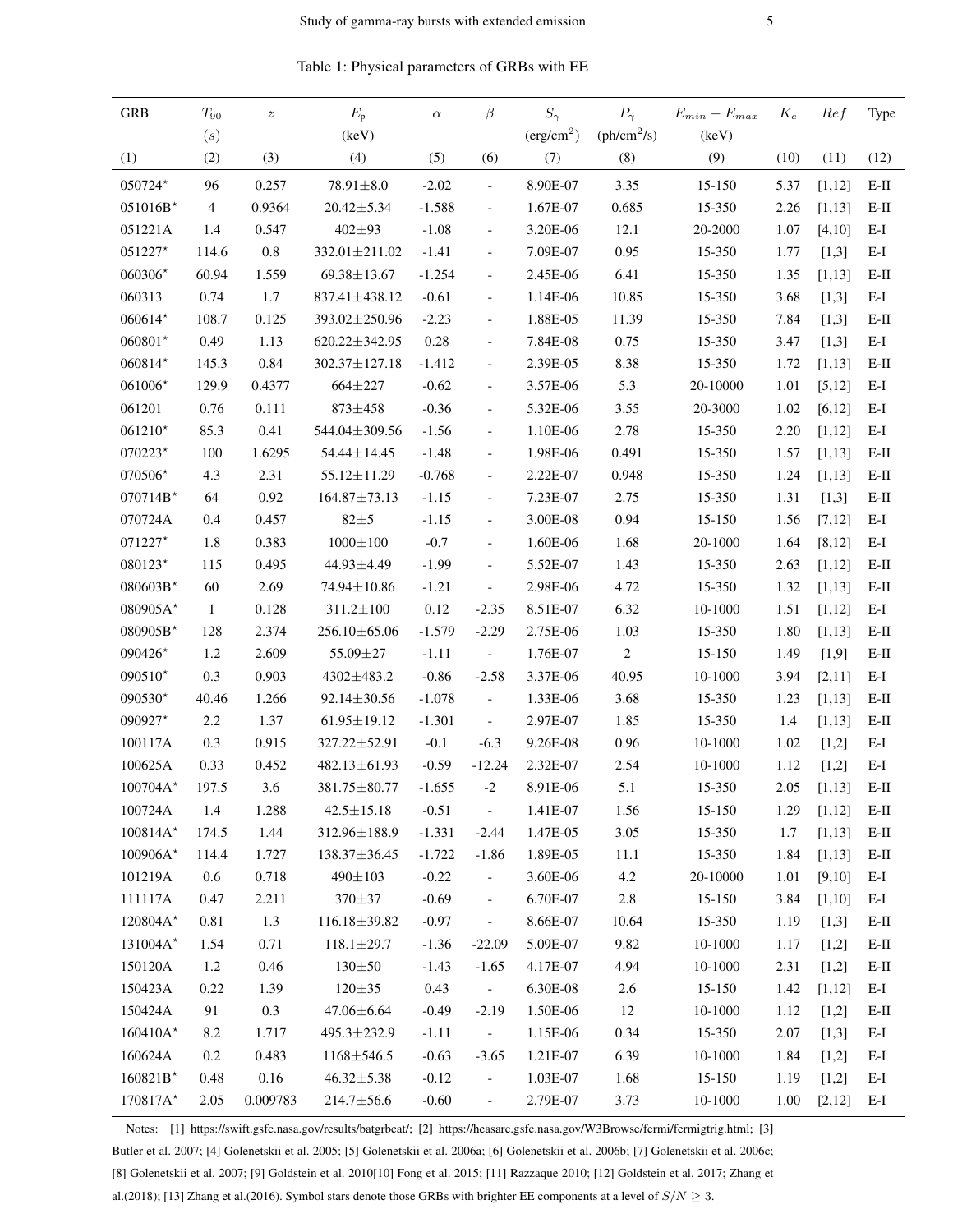<span id="page-5-0"></span>

Fig. 1: Top panel: Cumulative probability distributions of redshifts for short (solid line) and long (dashed line) EE GRBs. Bottom panel: Cumulative probability distributions of redshifts for E-I (solid line) and E-II (dashed line) GRBs with EE.

mean  $E_{p,i}$  values are  $380.2^{+66.5}_{-46.2}$  and  $346.7^{+24.8}_{-23.1}$  for short and long GRBs respectively and a K-S test gives  $D_{\alpha'}(n_1, n_2) = 0.22$  with  $P = 0.61$  showing their  $E_{p,i}$  distributions are uniform.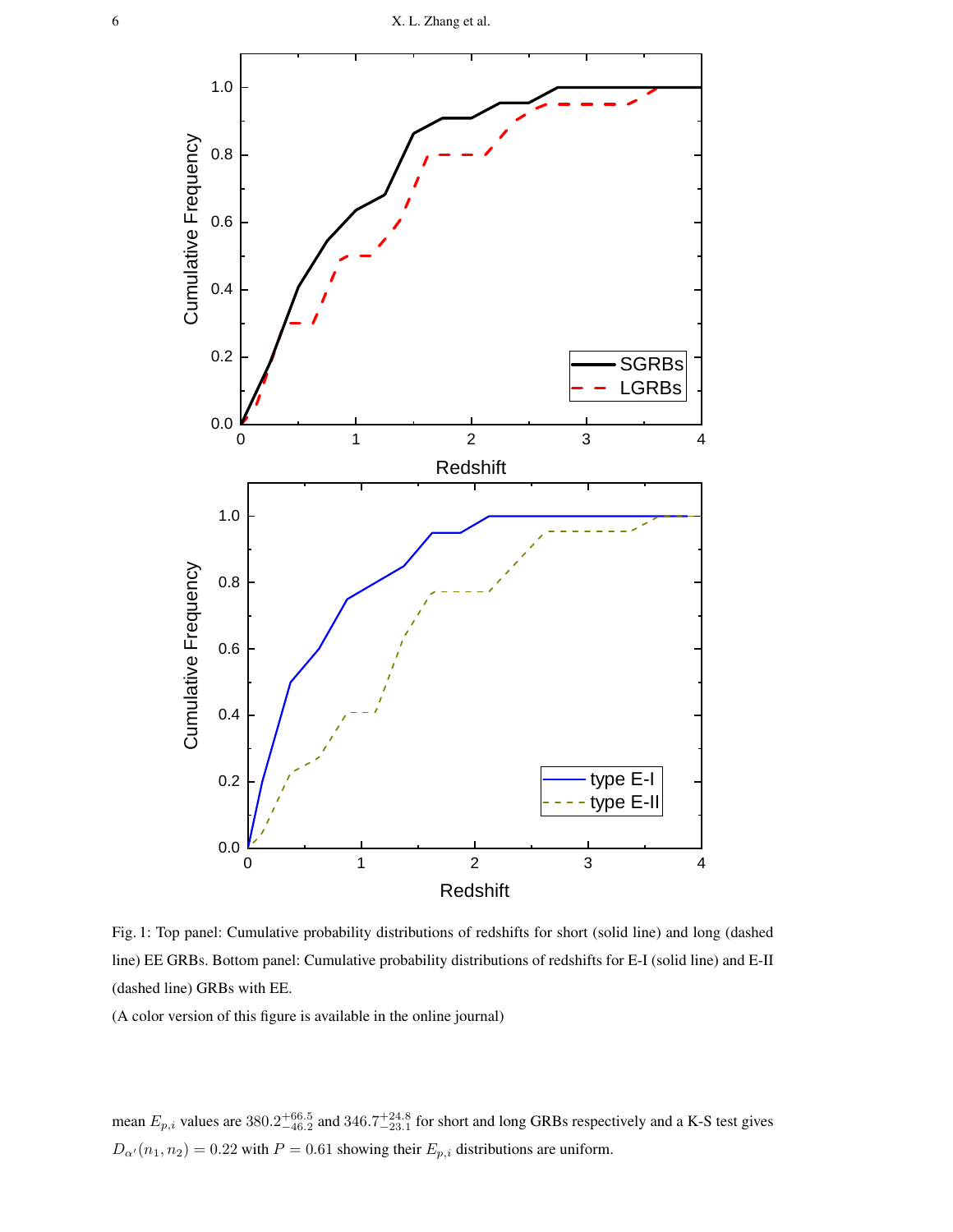#### <span id="page-6-4"></span><span id="page-6-0"></span>3.2 Spectrum-energy relations

Following our paper I, we use the data in Table [1](#page-4-0) to calculate the isotropic energy  $E_{iso} = 4\pi D_l^2 S_{bolo} (1 +$ z)<sup>-1</sup> and the peak luminosity  $L_p = 4\pi D_l^2 P_{bolo}$ , where  $D_l$  is the cosmological distance,  $S_{bolo} = K_c S_\gamma$  and  $P_{bolo} = K_c P_\gamma$  are bolometric fluence and flux transferred from the observed fluence  $S_\gamma$  and flux  $P_\gamma$  with a *K*-correction factor of  $K_c$  [\(Zhang et al.](#page-12-7) [2018\)](#page-12-7). Figure [5](#page-16-0) shows the Amati relations of  $E_{p,i} \sim C_1 E_{iso}^{\eta_1}$  for the above four EE GRB groups in the rest frame. They can be individually written as

<span id="page-6-2"></span>
$$
E_{p,i} = 1783.61^{+527.5}_{-407.3} \left(\frac{E_{iso}}{10^{52}erg}\right)^{0.43 \pm 0.06} (keV)
$$
 (1)

for 21 SGRBs and

$$
E_{p,i} = 212.82^{+32.4}_{-28.2} \left(\frac{E_{iso}}{10^{52}erg}\right)^{0.37 \pm 0.06} (keV)
$$
 (2)

for 20 LGRBs. However, short and long GRBs are moderately overlapped and dispersedly distributed in the plane of  $E_{p,i}$  vs.  $E_{iso}$ . If redividing these EE bursts into E-I and E-II subgroups as shown in the lower panel of Figure [5,](#page-16-0) one can obtain two more tight Amati relations with smaller standard deviations to be

$$
E_{p,i} = 2062.76^{+552.9}_{-436.0} \left(\frac{E_{iso}}{10^{52}erg}\right)^{0.45 \pm 0.05} (keV)
$$
 (3)

for 19 E-I GRBs and

$$
E_{p,i} = 207.60^{+23.5}_{-21.1} \left(\frac{E_{iso}}{10^{52}erg}\right)^{0.36 \pm 0.04} (keV)
$$
 (4)

for 22 E-II GRBs, respectively, which conversely shows that the E-I/II classification could be more physical. It is noteworthy that GRB 170817A has not been utilized during the above fits. All the fitting parameters are listed in Table [2](#page-7-0) where one can find that the power-law indexes are marginally consistent with each other and the energy correlations of short and long bursts is much closer to those of E-I and II GRBs. In addition, the fitted  $\eta_1$  values are surprisingly coincident with those obtained by paper I for 31 short and 252 long GRBs with lower  $E_{p,o}$  mainly observed by Swift/BAT, but slightly smaller than the previous value of  $\eta_1 \simeq 0.5$  (e.g. [Amati et al.](#page-10-27) [2002;](#page-10-16) [Amati](#page-10-17) [2006;](#page-10-17) Amati et al. [2019\)](#page-10-27). This hints that the Amati relation might evolve with the peak energy. In particular, we find that the peculiar GRB 170817A always violate the new-built Amati relations even though the off-axis effect has been corrected according to the method used by [Zou et al.](#page-12-9) [\(2018\)](#page-12-9). To perform the off-axis corrections for GRB 170817A, we adopt the viewing angle of  $\theta_v$ = 0.53 radians, the half-opening jet angle  $\theta_j$  =0.1 radians from [Hajela et al.](#page-10-28) [\(2019\)](#page-10-28) and the initial Lorentz factor  $\Gamma = 8$  [\(Salafia et al.](#page-11-31) [2018\)](#page-11-31). Its on-axis energies are  $E_{p,i,on} = 2713.4 \pm 715.3$  keV and  $E_{iso,on} = (9.23 \pm 0.56) \times 10^{48}$  erg that are correspondingly about one order of magnitude larger than the those estimated by [Zou et al.](#page-12-9) [\(2018\)](#page-12-9), where  $\Gamma = 13.4$  and  $\theta_v = 0.175$  radians had been assumed.

Similarly, we try to fit the Yonetoku relations  $E_{p,i} \sim C_2 L_p^{\eta_2}$  of the above four kinds of EE GRBs in Figure [6](#page-17-0) and their corresponding formulas are written as

$$
E_{p,i} = 464.13^{+82.9}_{-70.3} \left(\frac{L_p}{10^{51} erg/s}\right)^{0.42 \pm 0.05} (keV),\tag{5}
$$

<span id="page-6-1"></span>
$$
E_{p,i} = 138.11^{+20.7}_{-18.0} \left(\frac{L_p}{10^{51} erg/s}\right)^{0.37 \pm 0.07} (keV),\tag{6}
$$

<span id="page-6-3"></span>
$$
E_{p,i} = 516.00^{+86.2}_{-73.9} \left(\frac{L_p}{10^{51} erg/s}\right)^{0.44 \pm 0.05} (keV),\tag{7}
$$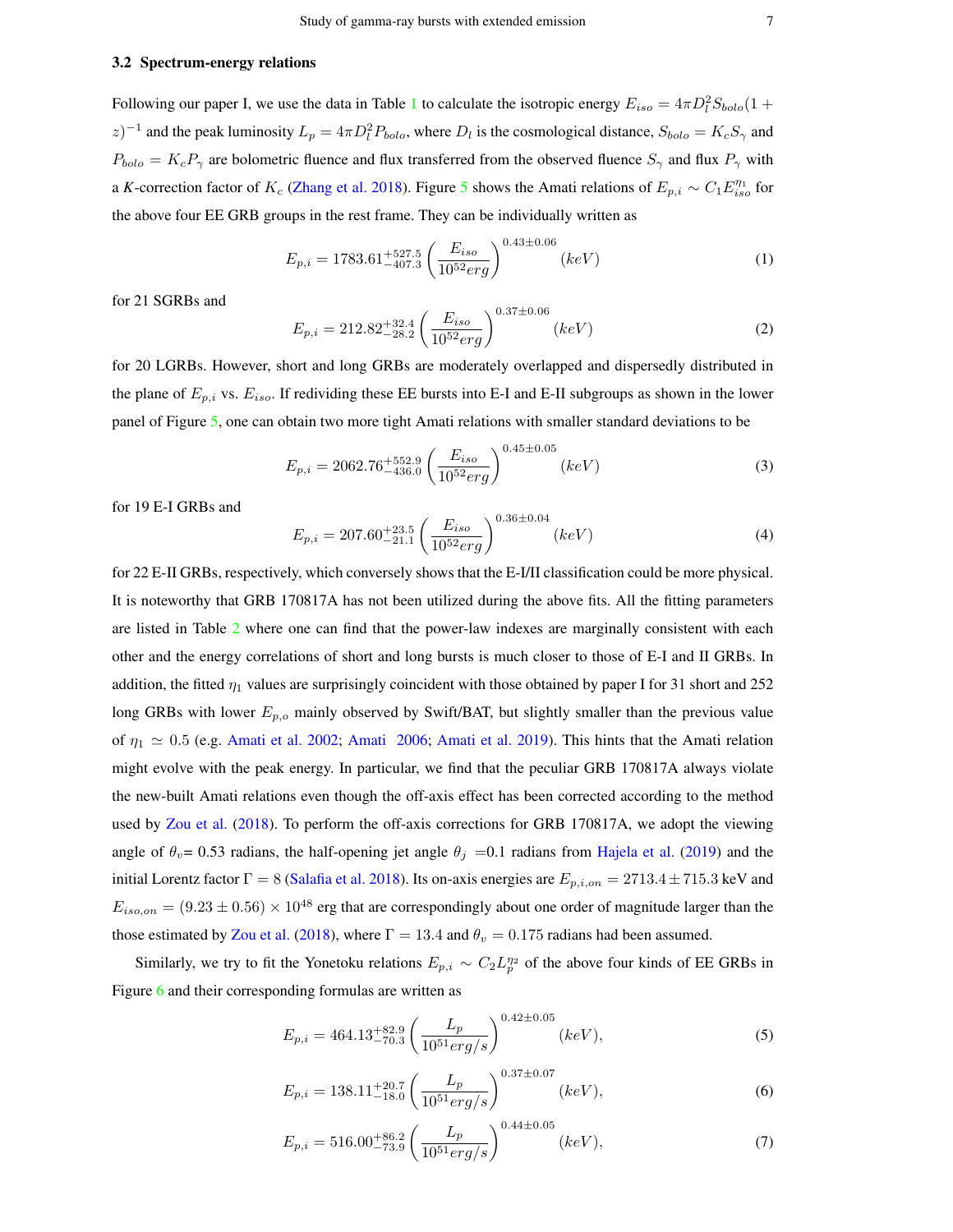<span id="page-7-2"></span><span id="page-7-0"></span>

| Type             | Correlation         | C(keV)                      | $\eta$          | $R^b$ | $z_p$ | $A_{z_p}$             |
|------------------|---------------------|-----------------------------|-----------------|-------|-------|-----------------------|
| SGRB $(N=21^a)$  | $E_{p,i} - E_{iso}$ | $1783.61_{-407.3}^{+527.5}$ | $0.43 \pm 0.06$ | 0.73  | 2.7   | $2.98 \times 10^{12}$ |
| SGRB $(N=21^a)$  | $E_{p,i}-L_p$       | $464.13_{-70.3}^{+82.9}$    | $0.42 \pm 0.05$ | 0.74  | 2.6   | $1.61 \times 10^{12}$ |
| $LGRB$ (N=20)    | $E_{p,i} - E_{iso}$ | $212.82_{-28.2}^{+32.4}$    | $0.37 \pm 0.06$ | 0.66  | 2.0   | $1.19 \times 10^{11}$ |
| $LGRB$ $(N=20)$  | $E_{p,i}-L_p$       | $138.11_{-18.0}^{+20.7}$    | $0.37 \pm 0.07$ | 0.62  | 2.0   | $3.00 \times 10^{11}$ |
| E-I ( $N=19^a$ ) | $E_{p,i} - E_{iso}$ | $2062.76_{-436.0}^{+552.9}$ | $0.45 \pm 0.05$ | 0.80  | 3.0   | $2.18 \times 10^{12}$ |
| E-I ( $N=19^a$ ) | $E_{p,i}-L_p$       | $516.00^{+86.2}_{-73.9}$    | $0.44 \pm 0.05$ | 0.80  | 2.9   | $1.29 \times 10^{12}$ |
| $E-II (N=22)$    | $E_{p,i} - E_{iso}$ | $207.60^{+23.5}_{-21.1}$    | $0.36 \pm 0.04$ | 0.75  | 1.9   | $1.31 \times 10^{11}$ |
| $E-II (N=22)$    | $E_{p,i}-L_p$       | $128.05_{-12.4}^{+13.7}$    | $0.37 \pm 0.05$ | 0.73  | 2.0   | $2.58 \times 10^{11}$ |

Table 2: Parameters of energy correlations for the EE GRBs

Notes:  $a$  The short and off-axis GRB 170817A/GW 170817 has not been utilized during our fits.  $b$  R index is the linear correlation coefficient of these energy relations in logarithmic scale.

<span id="page-7-1"></span>
$$
E_{p,i} = 128.05_{-12.4}^{+13.7} \left(\frac{L_p}{10^{51} erg/s}\right)^{0.37 \pm 0.05} (keV)
$$
 (8)

for short, long, E-I and E-II EE GRBs, respectively. We are aware that the power-law indexes of the four kinds of bursts are approximately consistent with each other as shown in Table  $2$  and they are slightly less than 0.5 that demonstrates the synchrotron radiation to be dominant for the GRBs with EE (see also [Zhang et al.](#page-12-10) [2012,](#page-12-10) [2018\)](#page-12-7). Our results are roughly in agreement with some previous ones [\(Wei & Gao](#page-11-32) [2003;](#page-11-32) [Yonetoku et al.](#page-11-25) [2004;](#page-11-25) [Wang et al.](#page-11-33) [2011;](#page-11-33) [Zhang et al.](#page-12-10) [2012,](#page-12-10) [2018\)](#page-12-7). No matter whether the off-axis viewing effect is corrected, GRB 170817A is undoubtedly a violator of the Yonetoku relation as illustrated in Figure [6.](#page-6-1) After taking into account the same off-axis parameters, one can obtain the on-axis peak luminosity of GRB 170817A to be  $L_{p,on} = (1.68 \pm 0.36) \times 10^{49}$  erg/s dimmer than most GRBs.

## 3.3 Classifying GRBs with energy correlations

We now apply our new energy correlations of Eqs. [1-](#page-6-2)[8](#page-7-1) to verify if they can distinguish different kinds of GRBs in the plane of  $E_{p,o}$  versus  $S_{bolo}$ . If substituting  $E_{iso} = 4\pi D_l^2 S_{bolo} (1+z)^{-1}$  (or  $L_p = 4\pi D_l^2 P_{bolo}$ ) into  $E_{p,i} = C_1 (E_{iso}/10^{52} erg)^{\eta_1}$  (or  $E_{p,i} = C_2 (L_p/10^{51} erg/s)^{\eta_2}$ ) and carrying out variable separations, one can get the energy ratios  $\zeta_j = E_{p,o}^{1/\eta_j}/S_{bolo} \propto A_j(z)(j=1,2)$  evolving with redshift as shown in Figure [7,](#page-18-0) in which  $A_j(z)$  will reach its maximum values at a certain redshift of  $z_p$  (see also paper I for a detail). Table [2](#page-7-0) lists the values of  $z_p$  and  $A(z_p)$  constrained with the fitted parameters  $C_j$  and  $\eta_j$  from Eq. [1](#page-6-2) to Eq. [8.](#page-7-1) This in return puts a lower limit to the logarithmic relationships of  $logS_{bolo} \ge logE_{p,o}/\eta_j - logA(z_p)$ as displayed in Figure [8,](#page-19-0) where we find that both Amati and Yonetoku relations can be used to classify these EE GRBs themselves, which is very similar to the findings for the whole GRB samples in paper I. To draw the lower limit lines from the Yonetoku relations,  $P_{bolo} = S_{bolo}(P_{\gamma}/S_{\gamma}) \simeq S_{bolo}/T_{90}$  with a typical duration  $T_{90} = 2$  s has been applied. Previously, [Qin & Chen](#page-11-34) [\(2013\)](#page-11-34) also proposed that GRBs are better to be assorted into Amati and non-Amati classes. Note that the non-Amati bursts in [Qin & Chen](#page-11-34) [\(2013\)](#page-11-34) actually correspond to the SGRBs. Interestingly, these empirical energy correlations are available to identify not only short vs. long but also E-I vs. E-II GRBs. By contrast, the E-I/II classification scheme is more reasonable since the two kinds of bursts are less overlapped. Although GRB 170817A does match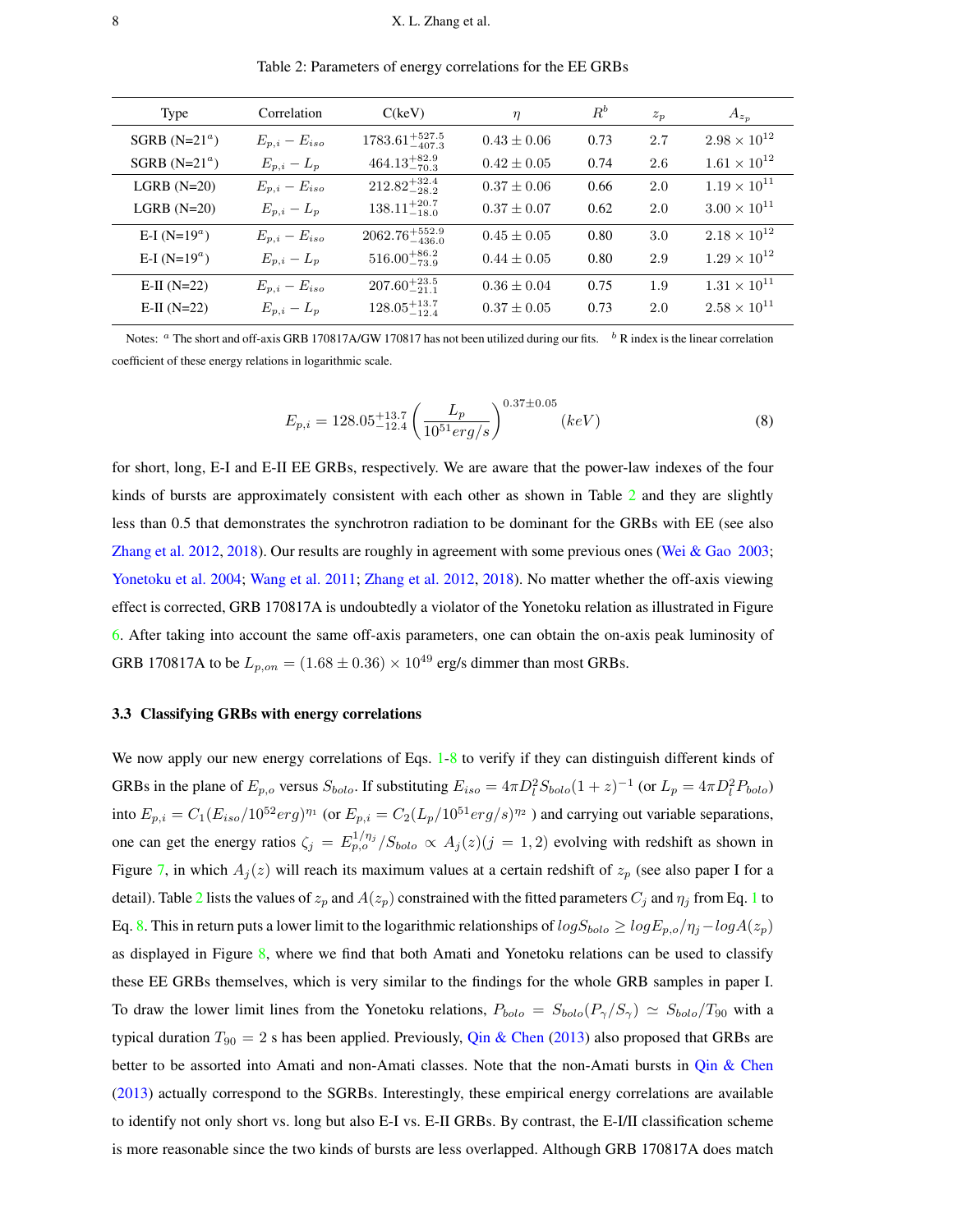<span id="page-8-0"></span>neither Amati nor Yonetoku relations, we needs to emphasize that GRB 170817A is always located near to the region of either the short or the E-I GRBs regardless of whether the off-axis effect is considered or not.

#### 3.4 Spectral hardness

As shown in Figure [9,](#page-20-0) the  $E_{p,o}$  and the  $T_{90}$  are weakly anti-correlated with a Pearson correlation coefficient of  $\rho = -0.16$  and a chance possibility of 0.4. Interestingly, the E-II bursts tend to have longer  $T_{90}$  but smaller  $E_{p,o}$  in contrast with the E-I GRBs and both of them exhibit a wider  $T_{90}$  span from 0.1 to 200 seconds. On the contrary, the  $E_{p,o}$  does not show an obvious dependence on the  $T_{90}$  from short to long bursts, which is consistent with some results of BATSE and Swift normal GRBs (e.g. [Ghirlanda et al.](#page-10-26) [2004;](#page-10-26) [Zhang et al.](#page-12-8) [2020\)](#page-12-8). It happens that GRB 170817A just lies on the boundaries between short/E-I and long/E-II GRBs, which makes it more mysterious on the aspects of classification.

# 3.5 Properties of the EE components

In case of the EE component, it also contains many useful parameters that can be utilized to unveil the associations of central engine with the EE formation mechanisms including energy injection effect (Yu  $\&$ [Huang](#page-11-35) [2013;](#page-11-35) [Xu & Huang](#page-11-36) [2015\)](#page-11-36). In this section, we will focus on the comparative studies of the time delay, peak brightness and peak luminosity of the EE segments for 10 short and 19 long GRBs (see those bursts marked with star in Table [2\)](#page-7-0) with well-determined EEs at a higher confidence level of  $S/N > 3$ . Coincidentally, there are 10 E-I and 19 E-II bursts in the selected sub-sample. In addition, the energy correlations of the EE parts will be also investigated to explore the possible connections with the GRB counterparts.

Figure [10](#page-21-0) indicates that there are no any correlations between the peak time of main bursts ( $t_{p,main}$ ) and the peak time of the EE components  $(t_{p,EE})$ . Except GRB 170817A with extremely early EE, the majority of GRBs have the EE profiles peaking at a delay time of  $45.7^{+37.5}_{-20.6}$  seconds after the trigger. We examine the associations of the peak fluxs of the EE components  $(F_{p,EE})$  with those of the main bursts  $(F_{p,main})$  in Figure 11, from which one gains the logarithmic correlation coefficients  $\rho = 0.48, 0.82, 0.81$ and 0.72 with *p*-values of 0.19,  $2.1 \times 10^{-5}$ ,  $7.3 \times 10^{-3}$  and  $5.7 \times 10^{-4}$  for short, long, E-I and E-II GRBs, correspondingly. These correlations imply that the EE energy outputs should depend on the energy amount of their own main bursts. There are three bursts (GRB 060614, 070223 and 100814A) with stronger EEs comparable to their main peaks. It also can be seen from Figure [11](#page-22-0) that a large fraction of the EE GRBs have the peak flux ratios of  $F_{p,EE}/F_{p,main}$  ranging from 1/10 to 1/2. Figure [12](#page-23-0) is plotted to test whether the popular Yonetoku relation is existent during the EE phase. To do this, the EE peak luminosity is estimated by  $L_{p,EE} = 4\pi D_l^2 F_{p,EE}$ . The average  $L_{p,EE}$  values are  $\sim 1.1 \times 10^{49}$  erg/s with a spread of 2.28 dex and  $\sim 3.1 \times 10^{49}$  erg/s with a spread of 1.76 dex for short and long GRBs respectively. While the average  $L_{p,EE}$  values are  $\sim 7.6 \times 10^{48}$  erg/s with a spread of 2.58 dex and  $\sim 3.7 \times 10^{49}$  erg/s with a spread of 1.58 dex for E-I and E-II GRBs, respectively. We can find that the  $L_{p,EE}$  is positively correlated with the  $E_{p,i}$  for all kinds of EE bursts, especially for the E-I/II bursts. Interestingly, the Yonetoku relations of E-I and E-II GRBs can be individually described by  $E_{p,i} \propto L_{p,EE}^{0.51\pm0.05}$  and  $E_{p,i} \propto L_{p,EE}^{0.33\pm0.06}$  that are good in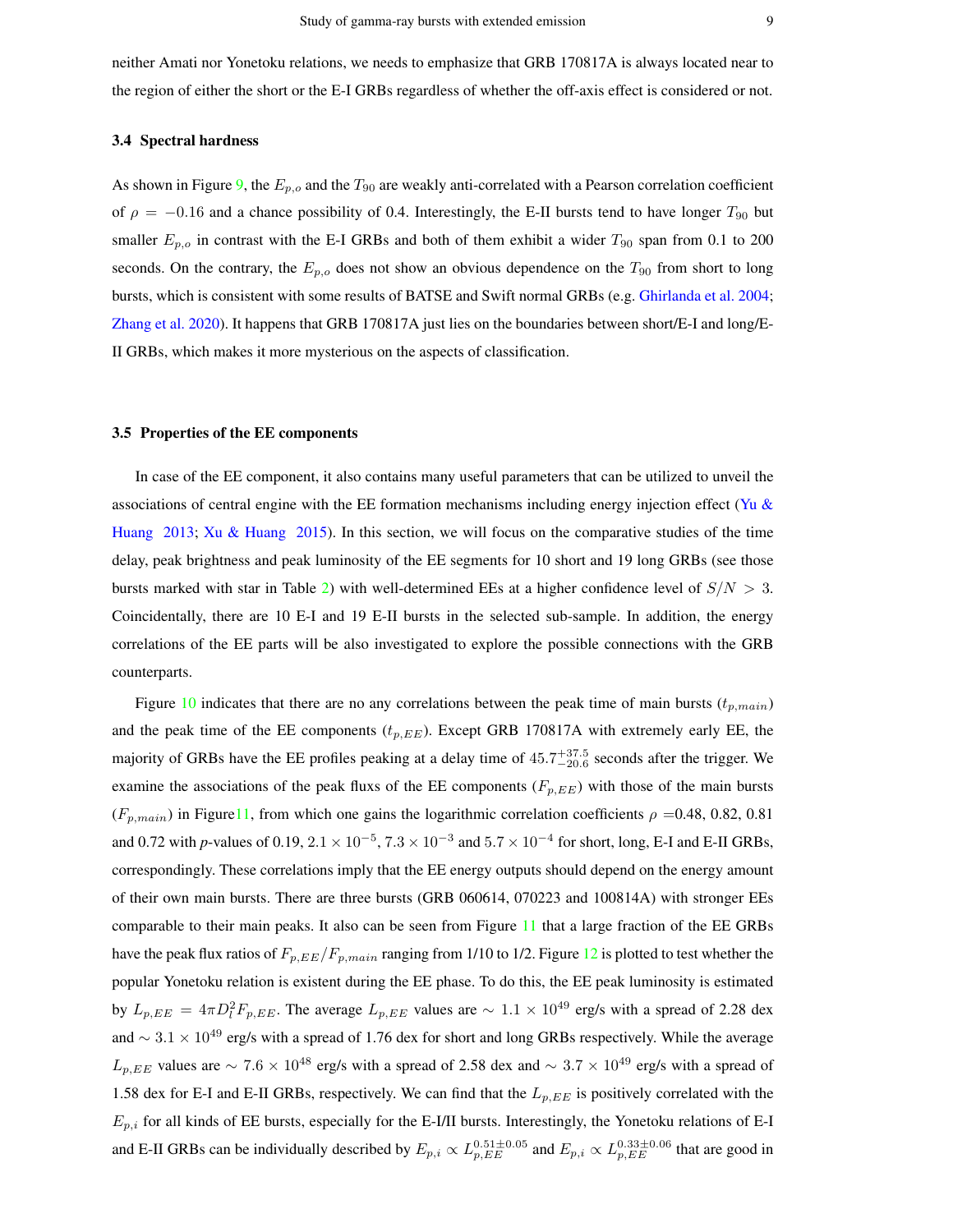<span id="page-9-1"></span>agreement with Eqs. [7](#page-6-3) and [8](#page-7-1) respectively. This confirms again that the EE components should be physically associated with the prompt GRBs (See also [Li et al.](#page-11-27) [2020b\)](#page-11-27).

# <span id="page-9-0"></span>4 CONCLUSION

We have selected a complete sample of GRBs with extended emission to study their parameter properties and the possible connections between the softer EE components and the harder GRBs. Simultaneously, we checked whether some previous energy correlations still hold for these particular bursts and how to use the newly-built energy correlations to classify this kind of EE bursts. Our major findings of this work are summarized below:

- \* Unlike short and long GRBs, the redshift distributions of E-I and E-II bursts are found to take from different parent distribution. The redshift distributions of E-I and E-II GRBs are different and their medians are 0.51 and 1.29, respectively.
- \* The spectral peak energies in the observer and the source frames are identically distributed for short and long bursts but differently distributed for E-I and E-II GRBs, of which their mean  $E_{p,o}$  values are correspondingly ∼422.7 keV and ∼97.7 keV.
- \* We find that the Amati and Yonetoku energy correlations do exist for not only short and long EE bursts but also E-I and E-II GRBs. By contrast, the  $E_{p,i}$ - $E_{iso}$  and  $E_{p,i}$ - $L_p$  power-law relations of E-I and E-II bursts are more tight than those of short and long ones. In addition, the power-law indexes of these energy relations are marginally consistent with most previous values of normal GRBs.
- \* Particularly, we notice that GRB 170817A as the first gravitational-wave associated SGRB with EE does not obey either the Amati or the Yonetoku relations no matter whether it was viewed off-axis or on-axis. However, GRB 170817A is located among the region of short or E-I bursts in the  $E_{p,o}$  versus  $S_{bolo}$  plot.
- \* It is confirmed again that the EE GRBs can be identified by the diverse Amati and Yonetoku correlations in the  $E_{p,o}S_{bolo}$  plane, which is similar to the conclusion in paper I for ordinary GRBs. Furthermore, E-I and E-II GRBs can be clearly distinguished according their different Amati or Yonetoku energy relations, redshift distributions and peak energy distributions, which demonstrates that the classification scheme of E-I and E-II bursts is more reasonable.
- \* Most EE segments in our sample are found to peak at a time of  $45.7^{+37.5}_{-20.6}$ s after trigger occurrence that is not related with the peak time of main bursts. However, peak fluxes of the EE components and the GRBs are strongly correlated with each other. Surprisingly, we find that the  $E_{p,i}$  of GRBs and the EE peak luminosity of E-I/II bursts are also tightly connected with the coincident power-law indexes as those fitted by the normal GRBs only.

On the basis of these comparative studies, we conclude that it is much better to reclassify the bursts with EE into two subgroups, that is type E-I and type E-II, respectively. Therefore, we hope that the most important role of our results could show new lights on the physics of the EE GRBs together with their mysterious progenitors, especially on how to classify or find more EE GRBs resembling the attractive but challenging GRB 170817A.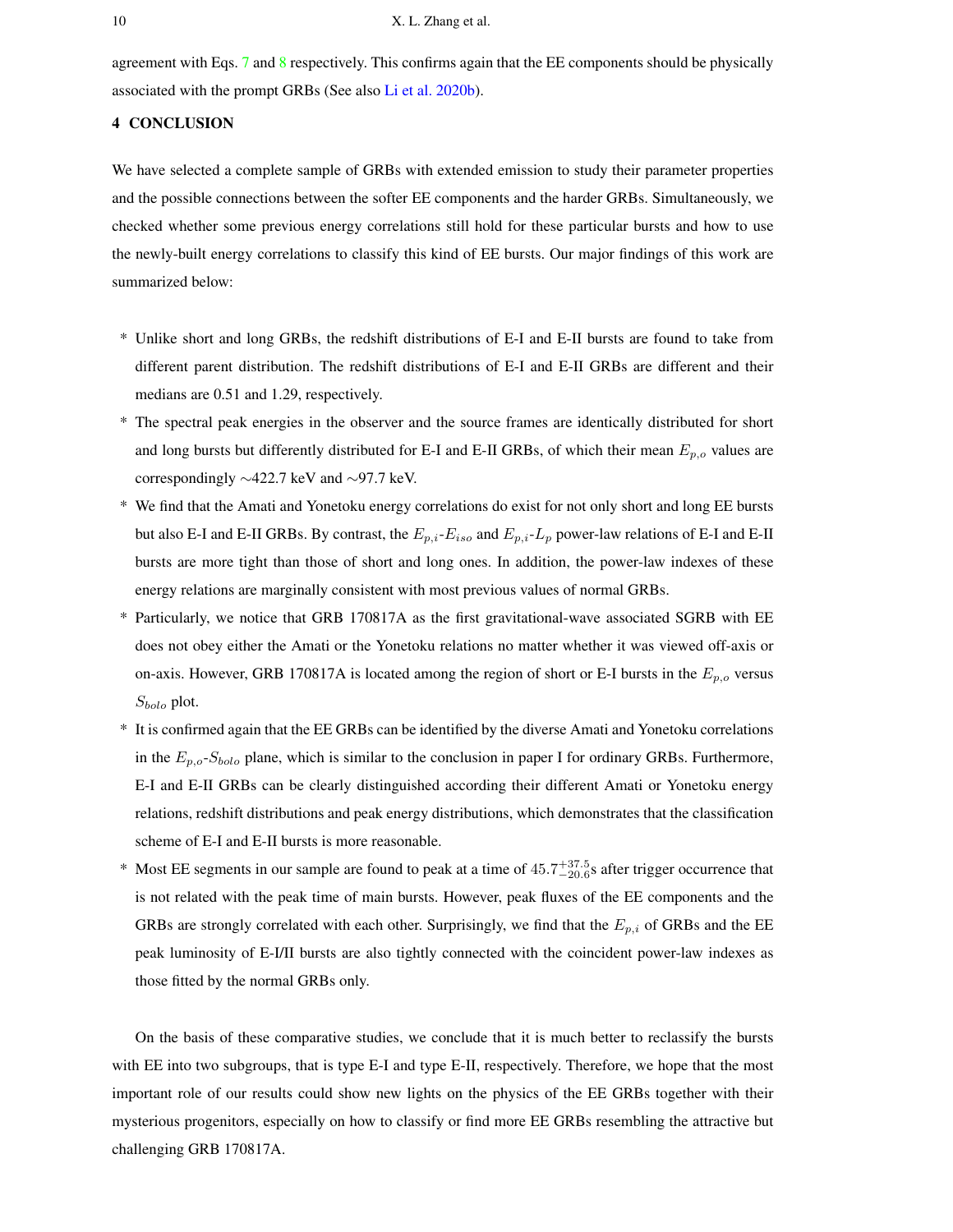Acknowledgements We appreciate the referee for the constructive suggestion and comments that makes the paper improved greatly. We thank Y. Zhang and K. Zhang for their helpful discussions. This work was supported by the Youth Innovations and Talents Project of Shandong Provincial Colleges and Universities (Grant No. 201909118) and the Natural Science Foundations (ZR2018MA030, XKJJC201901 and OP201511). HYC was supported by a National Research Foundation of Korea Grant funded by the Korean government (NRF2018R1D1A3B070421880 and 2018R1A6A1A06024970).

# References

- <span id="page-10-20"></span><span id="page-10-16"></span>Ahlgren, B., Larsson, J., Valan, V., et al. 2019, ApJ, 880, 76 [2](#page-1-0)
- <span id="page-10-17"></span>Amati, L., et al. 2002, A&A, 390, 81 [2,](#page-1-0) [7](#page-6-4)
- <span id="page-10-18"></span>Amati, L. 2006, MNRAS, 372, 233 [2,](#page-1-0) [7](#page-6-4)
- <span id="page-10-27"></span>Amati, L. 2012, IJMPS, 12, 19 [2](#page-1-0)
- <span id="page-10-22"></span>Amati, L., et al., 2019, MNRAS, 486, L46 [7](#page-6-4)
- <span id="page-10-24"></span>Barthelmy, S. D., Cannizzo, J. K., Gehrels, N., et al., 2005. ApJ, 635, L33 [3](#page-2-1)
- <span id="page-10-6"></span>Bostanci, Z. F., Kaneko, Yuki; Gogus, Ersin, 2013, MNRAS, 428, 1623 [3](#page-2-1)
- <span id="page-10-15"></span>Bucciantini, N., Metzger, B. D., Thompson, T. A., Quataert, E. 2012, MNRAS, 419, 153 [2](#page-1-0)
- Bulik, T., Belczyski, K., Zbijewski, W. 1999, MNRAS, 309, 629 [2](#page-1-0)
- <span id="page-10-1"></span>Butler, N. R., Kocevski, D., Bloom, J. S., et al. 2007, ApJ, 671, 656
- <span id="page-10-3"></span>Chattopadhyay, T., Misra, R., Chattopadhyay, Asis, K., Naskar, M. 2007, ApJ, 667, 1017 [2](#page-1-0)
- <span id="page-10-23"></span>Chattopadhyay, S., Maitra, R. 2019, MNRAS, 481, 3196 [2](#page-1-0)
- <span id="page-10-19"></span>Connaughton, V., 2002, ApJ, 567, 1028 [3](#page-2-1)
- <span id="page-10-5"></span>Dainotti, M. G.; Amati, L. 2018, PASP, 130, 051001 [2](#page-1-0)
- <span id="page-10-12"></span>Fan, Y. Z., & Xu, D. 2006, MNRAS, 372, L19 [2](#page-1-0)
- <span id="page-10-14"></span>Fruchter, A. S., Levan, A. J., Strolger, L., et al. 2006, Nature, 441, 463 [2](#page-1-0)
- <span id="page-10-10"></span>Fryer, C. L., Woosley, S. E., Hartmann, D. H. 1999, ApJ, 526, 152 [2](#page-1-0)
- <span id="page-10-0"></span>Galama, T. J., Vreeswijk, P. M., van Paradijs, J., et al. 1998, Nature, 395, 670 [2](#page-1-0)
- <span id="page-10-26"></span>Gehrels, N., Chincarini, G., Giommi, P., et al. 2004, ApJ, 611, 1005 [2](#page-1-0)
- <span id="page-10-8"></span>Ghirlanda, G., Ghisellini, G., & Celotti, A., 2004, A&A, 422, L55 [4,](#page-3-1) [9](#page-8-0)
- Gibson, S. L., Wynn, G. A., Gompertz, B. P., et al. 2017, MNRAS, 470, 4925 [2,](#page-1-0) [3](#page-2-1)
- <span id="page-10-25"></span>Goldstein, A., Veres, P., Burns, E., et al. 2017, ApJ, 848, L14
- <span id="page-10-7"></span>Gompertz, B. P., O'Brien, P. T., Wynn, G. A., et al. 2013, MNRAS, 431, 1745 [3](#page-2-1)
- <span id="page-10-13"></span>Gompertz, B. P., O'Brien, P. T., & Wynn, G. A. 2014, MNRAS, 438, 240 [2](#page-1-0)
- <span id="page-10-28"></span>Gompertz, B. P., Levan, A. J., & Tanvir, N. R. 2020, ApJ, 895, 58 [2](#page-1-0)
- <span id="page-10-11"></span>Hajela, A., Margutti, R., Alexander, K. D., et al., 2019, ApJ, 886, L17 [7](#page-6-4)
- <span id="page-10-2"></span>Hjorth, J., Sollerman, J., Møller, P., et al. 2003, Nature, 423, 847 [2](#page-1-0)
- <span id="page-10-21"></span>Horváth, I., & Tóth, B. G. [2](#page-1-0)016, Ap&SS, 361, 155 2
- <span id="page-10-4"></span>Ioka, K., Kobayashi, S., Zhang, B., 2005, ApJ, 631, 429 [3](#page-2-1)
- <span id="page-10-9"></span>Kaneko, Y., Bostancı, Z. F., Göğüş, E., & Lin, L. 2015, MNRAS, 45[2,](#page-1-0) 82 2, [3](#page-2-1)
- Kinugawa, T., Harikane, Y., Asano, K. 2019, ApJ, 878, 128 [2](#page-1-0)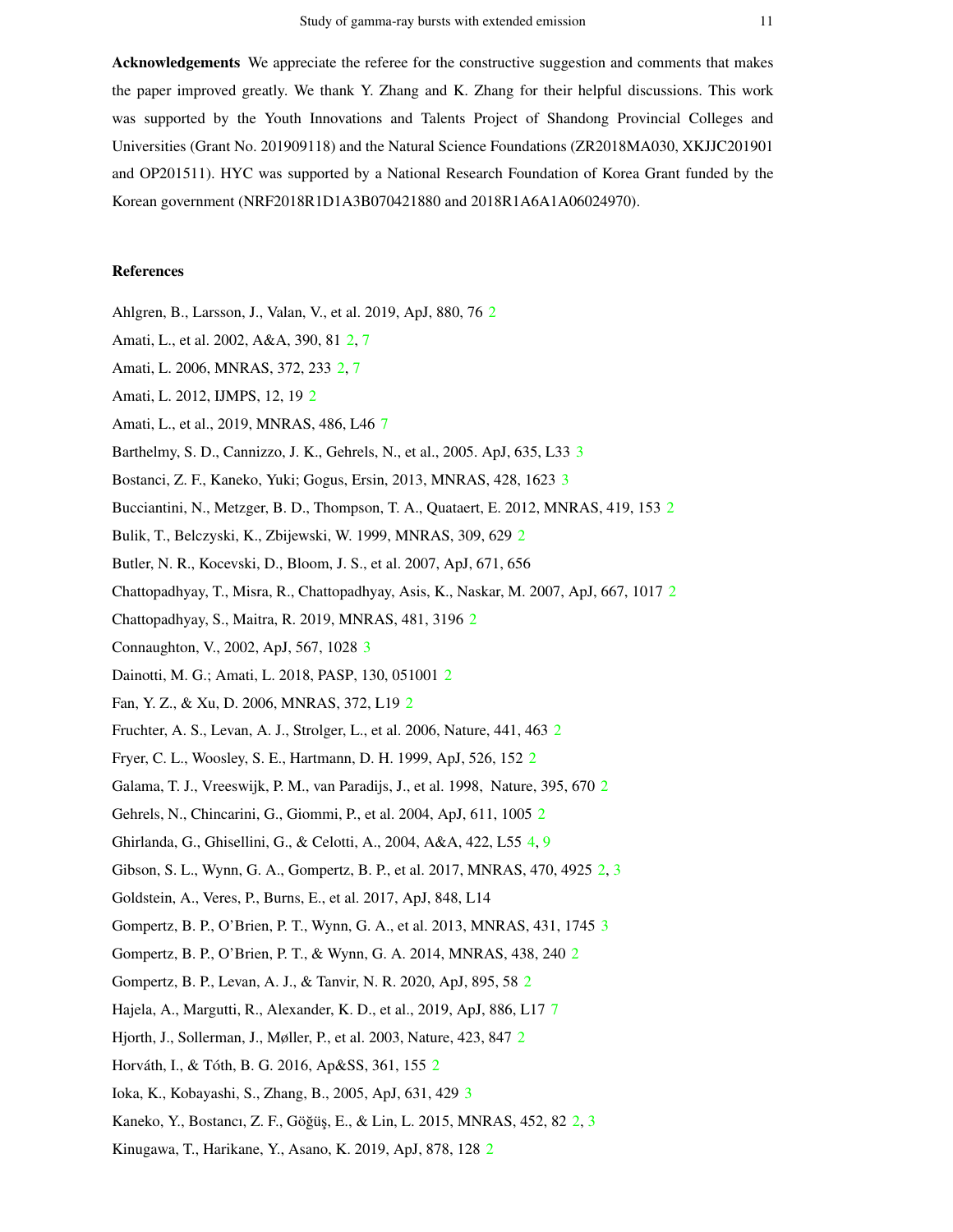- <span id="page-11-30"></span><span id="page-11-0"></span>Kisaka, S., Ioka, K., & Sakamoto, T. 2017, ApJ, 846, 142 [3](#page-2-1)
- <span id="page-11-2"></span>Klebesadel, R. W., Strong, I. B., & Olson, R. A. 1973, ApJ, 182, L85 [2](#page-1-0)
- <span id="page-11-12"></span>Kouveliotou, C., Meegan, C. A., Fishman, G. J., et al. 1993, ApJ, 413, 101 [2](#page-1-0)
- <span id="page-11-14"></span>Li, B., Li, L. B., Huang, Y. F., et al., 2018, ApJ, 859, L3 [2](#page-1-0)
- <span id="page-11-26"></span>Li, L. X., Paczynski, B. 1998, ApJ, 507, L59 [2](#page-1-0)
- <span id="page-11-27"></span>Li, X. J., Zhang, Z. B., Zhang, C. T., et al., 2020a, ApJ, 892, 113 [3](#page-2-1)
- <span id="page-11-24"></span>Li, X. J., Zhang, Z. B., Zhang, X. L., et al., 2020b, ApJS, submitted [3,](#page-2-1) [10](#page-9-1)
- <span id="page-11-7"></span>Liang, E. W., Zhang, B. 2005, ApJ, 633, 611 [2](#page-1-0)
- <span id="page-11-13"></span>Mazets, E. P., Aptekar, R. L., et al. 2004, ASPC, 312, 102 [2](#page-1-0)
- <span id="page-11-10"></span>Melandri, A., Pian, E., D'Elia, V., et al. 2014, A&A, 567, A29 [2](#page-1-0)
- <span id="page-11-1"></span>Metzger, B. D., Quataert, E., Thompson, T. A. 2008, MNRAS, 385, 1455 [2](#page-1-0)
- <span id="page-11-8"></span>Norris, J. P., Bonnell, J. T., Nemiroff, R. J. 1995, ApJ,439,542 [2](#page-1-0)
- <span id="page-11-18"></span>Norris, J. P., Bonnell, J. T. 2006, ApJ, 643, 266 [2,](#page-1-0) [3](#page-2-1)
- <span id="page-11-3"></span>Norris, J. P., Marani, G. F., & Bonnell, J. T. 2000, ApJ, 534, 248 [2](#page-1-0)
- <span id="page-11-15"></span>Paciesas, W. S., Meegan, C. A., Pendleton, G. N., et al. 1999, ApJS, 122, 465 [2](#page-1-0)
- <span id="page-11-22"></span>Popham, R., Woosley, S. E., Fryer, C. 1999, ApJ, 518, 356 [2](#page-1-0)
- <span id="page-11-34"></span>Qi, S., & Lu, T. 2012, ApJ, 749, 99 [2](#page-1-0)
- <span id="page-11-19"></span>Qin, Y. P., Chen, Z. F. 2013,MNRAS, 430, 163 [8](#page-7-2)
- <span id="page-11-31"></span>Reichart, D. E., Lamb, D. Q., Fenimore, E. E., et al. 2001, ApJ, 552, 57 [2](#page-1-0)
- <span id="page-11-20"></span>Salafia, O. S., Ghisellini, G., Ghirlanda, G., et al., 2018, A&A, 619, 18 [7](#page-6-4)
- <span id="page-11-21"></span>Schaefer, B. E. 2003, ApJ, 583, L71 [2](#page-1-0)
- <span id="page-11-9"></span>Schaefer, B. E. 2007, ApJ, 660, 16 [2](#page-1-0)
- <span id="page-11-4"></span>Svinkin, D. S., Frederiks, D. D., Aptekar, R. L., et al. 2016, ApJS, 224, 10
- <span id="page-11-5"></span>Tarnopolski, M., 2019a, ApJ, 887, 97
- Tarnopolski, M., 2019b, ApJ, 870, 105 [2](#page-1-0)
	- [2](#page-1-0)
- <span id="page-11-16"></span><span id="page-11-6"></span>Tóth, B. G., Rácz, I. I., & Horváth, I. [2](#page-1-0)019, MNRAS, 486, 4823 <sup>2</sup>
- <span id="page-11-29"></span>Troja, E., King, A. R., O'Brien, P. T., et al. 2008, MNRAS, 385, L10 [2](#page-1-0)
- <span id="page-11-33"></span>van Putten, M. H. P. M., Lee, G. M., Della Valle, M., et al. 2014, MNRAS, 444, L58 [2](#page-1-0)
- <span id="page-11-32"></span>Wang, F. Y., Qi, S., & Dai, Z. G. 2011, MNRAS, 415, 3423 [3](#page-2-1)
- <span id="page-11-17"></span>Wei, D. M., & Gao, W. H. 2003, MNRAS, 345, 743 [8](#page-7-2)
- <span id="page-11-23"></span>Wiggins, B. K., Fryer, C. L., Smidt, J. M., et al. 2018, ApJ, 865, 27 [8](#page-7-2)
- <span id="page-11-36"></span>Xu, M., Huang, Y. F. 2012, A&A, 538, A134
- <span id="page-11-25"></span>Xu, M., Huang, Y. F. 2015, Research in Astron. Astrophys. (RAA), 15, 986 [2](#page-1-0)
- Yonetoku, D., Murakami, T., Nakamura, T., et al. 2004, ApJ, 609, 935 [2](#page-1-0)
	- [9](#page-8-0)
- <span id="page-11-35"></span><span id="page-11-28"></span>Yu Y. B., Huang Y. F., 2013, RAA, 13, 662 [2,](#page-1-0) [8](#page-7-2)
- <span id="page-11-11"></span>Yu Y. B., Li L. B., Li B., Geng J. J., Huang Y. F., 2020, New Astronomy, 75, 101306 [9](#page-8-0)
- Zhang, B., & Mészáros, P. 2002, ApJ, 581, 12[3](#page-2-1)6 3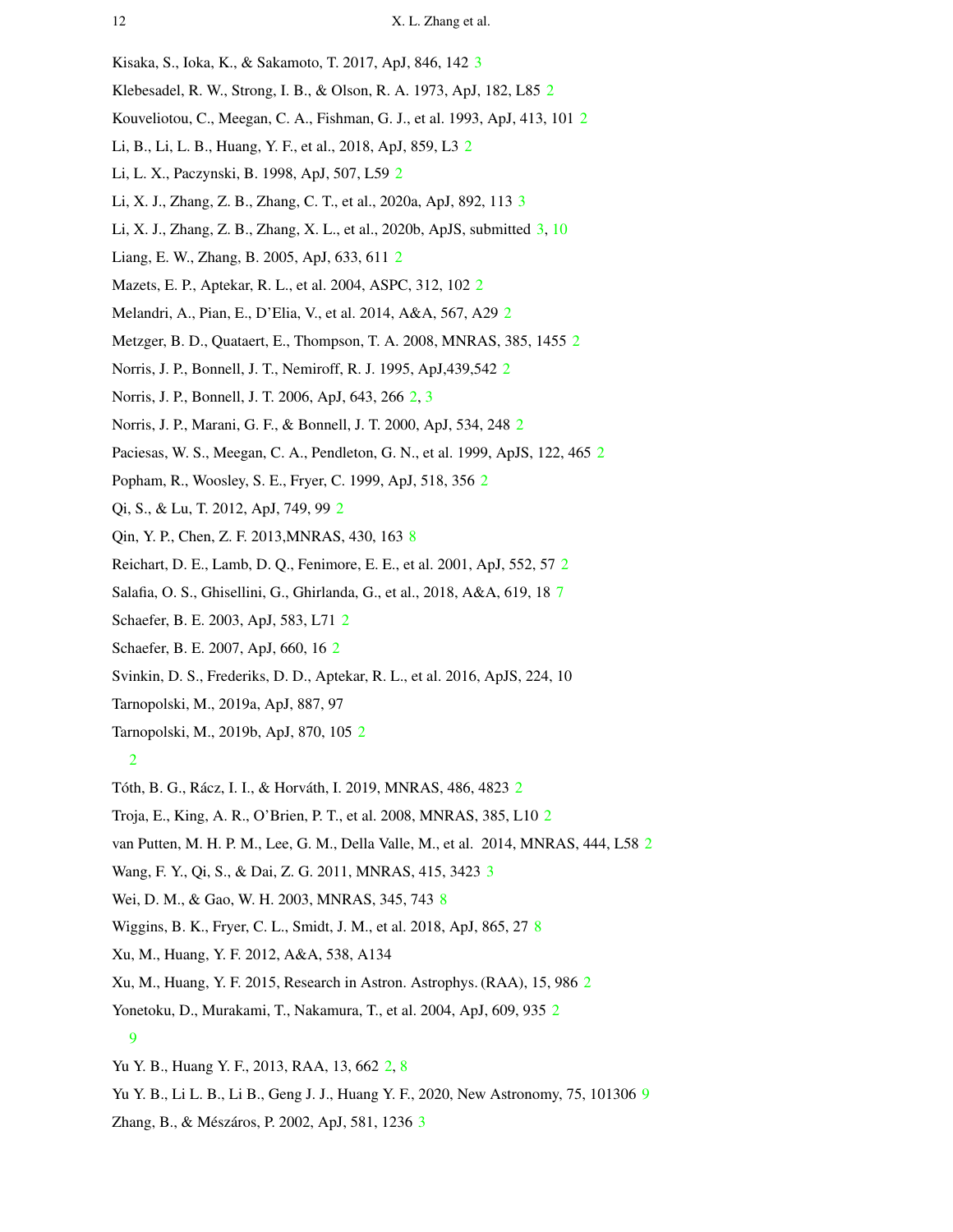- <span id="page-12-5"></span><span id="page-12-0"></span>Zhang, B. B., Zhang, B., Murase, K., et al. 2014, ApJ, 787, 66Z [2](#page-1-0)
- <span id="page-12-1"></span>Zhang, Z. B., Deng, J. G., Lu, R. J., et al. 2006, Chin. J. Astron. Astrophys., 6, 312 [2](#page-1-0)
- <span id="page-12-6"></span>Zhang, Z. B., & Choi, C. S. 2008, A&A, 484, 293 [2](#page-1-0)
- Zhang, Z. B., Xie, G. Z.,& Choi, C. S. 2008, Int. J. Mod. Phys. D, 17, 1391 [2](#page-1-0) [2](#page-1-0)
- <span id="page-12-10"></span><span id="page-12-2"></span>Zhang, Z. B., Chen, D. Y. & Huang, Y. F. 2012, ApJ, 755, 55 [8](#page-7-2)
- <span id="page-12-7"></span>Zhang, Z. B., Yang, E. B., Choi, C. S., Chang, H. Y. 2016, MNRAS, 462, 3243 [2,](#page-1-0) [3](#page-2-1)
- <span id="page-12-8"></span>Zhang, Z. B., Zhang, C. T., Zhao, Y. X., et al. 2018, PASP, 130, 054202 (Paper I) [2,](#page-1-0) [4,](#page-3-1) [7,](#page-6-4) [8](#page-7-2)
- <span id="page-12-3"></span>Zhang, Z. B., Jiang, M., Zhang, Y., et al. 2020, ApJ, submitted [4,](#page-3-1) [9](#page-8-0)
- <span id="page-12-4"></span>Zitouni, H., Guessoum, N., Azzam, W. J., Mochkovitch, R. 2015, Ap&SS, 357, 7 [2](#page-1-0)
- <span id="page-12-9"></span>Zitouni, H., Guessoum, N., AlQassimi, K. M., Alaryani, O. 2018, Ap&SS, 363, 223 [2](#page-1-0)
- Zou, Y. C., Wang, F. F., Moharana, R., et al., 2018, ApJ, 851, L1 [7](#page-6-4)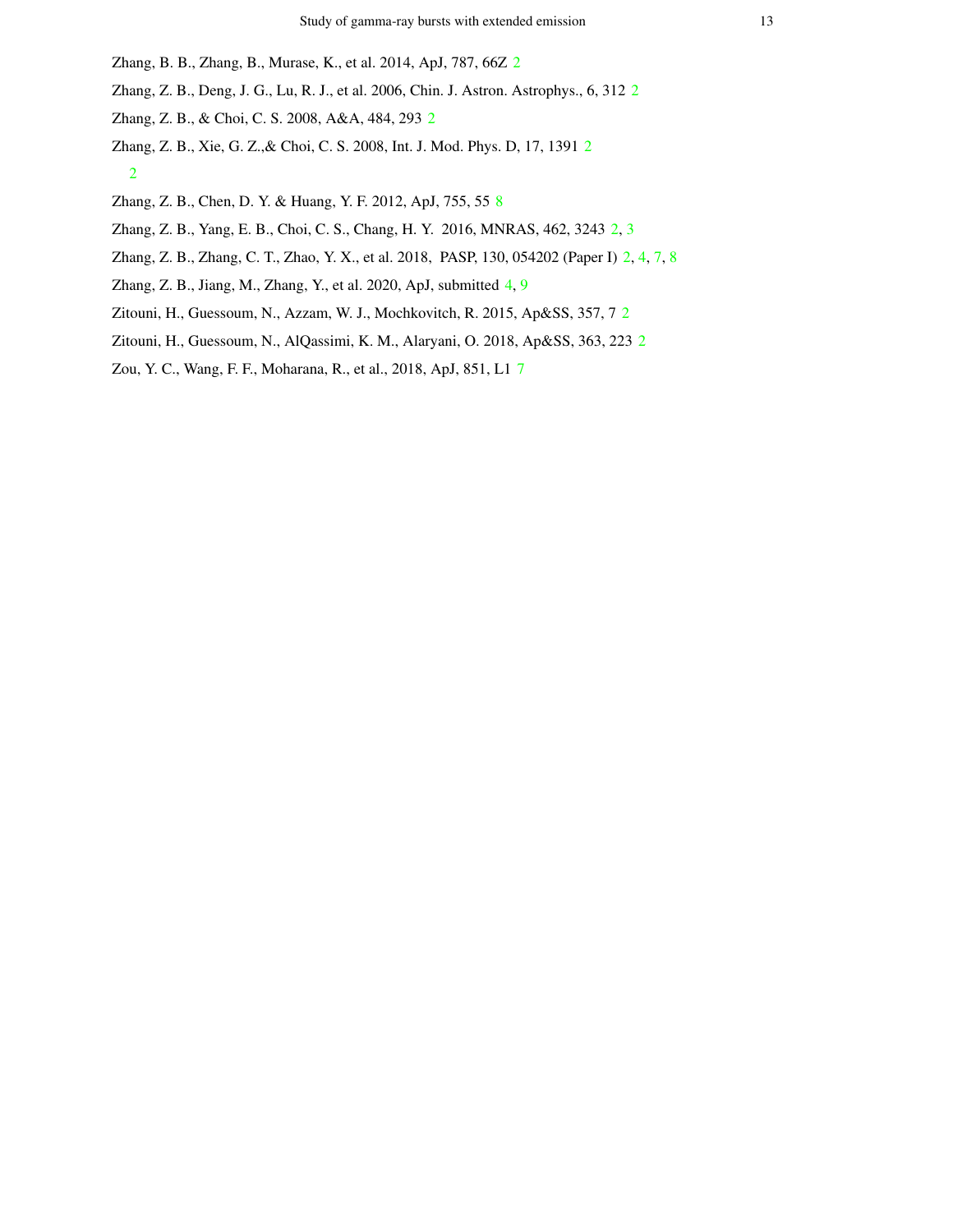<span id="page-13-0"></span>

Fig. 2: Top panel: Distributions of low-energy spectral index of  $\alpha$  in Band function for short (green) and long (gray) GRBs. Bottom panel: Distributions of low-energy spectral index of  $\alpha$  in Band function for E-I (light orange) and E-II (dark yellow) GRBs. The different lines are the best fits to the histograms with a Gaussian function.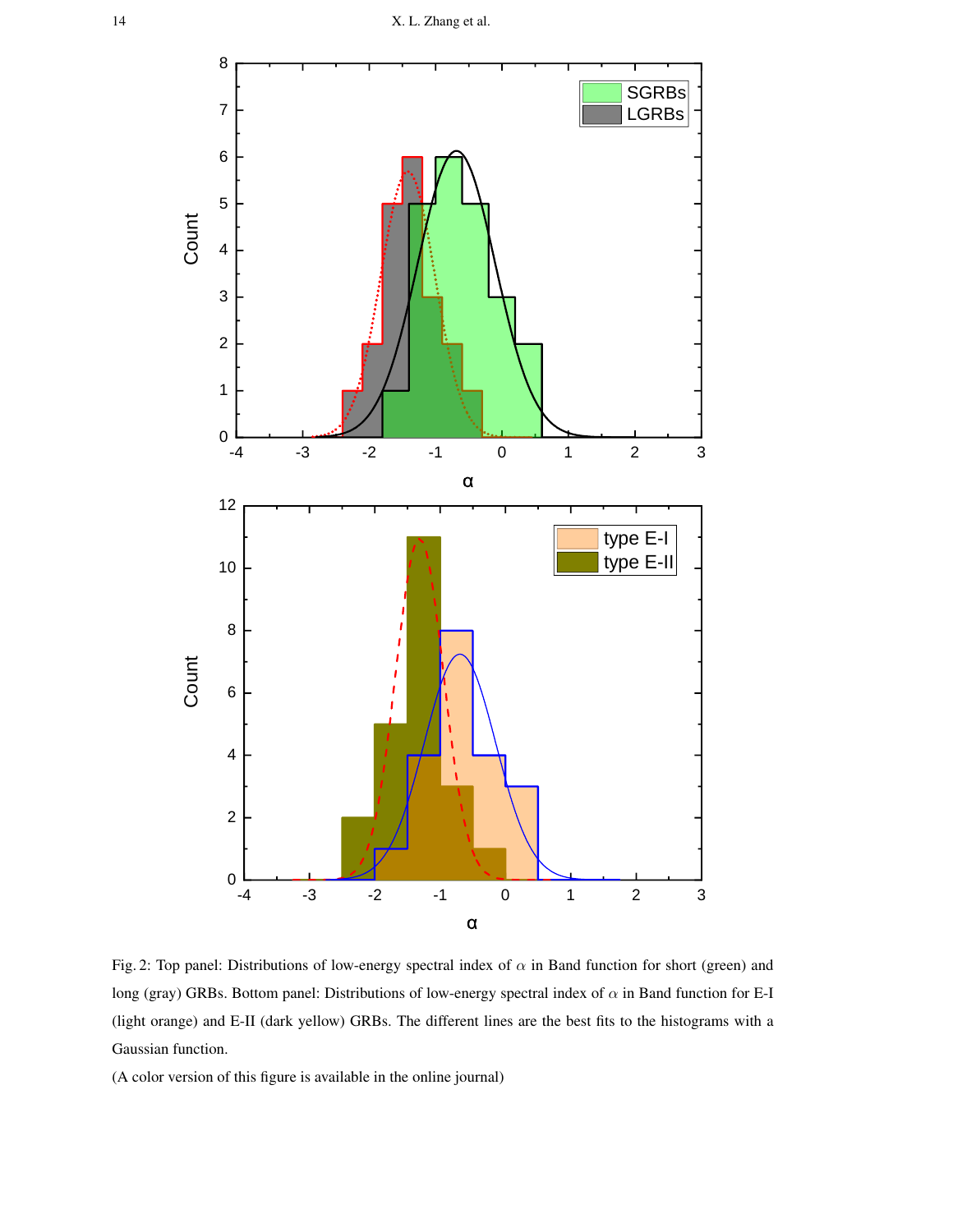<span id="page-14-0"></span>

Fig. 3: Top panel: Distributions of  $E_{p,o}$  in Band function for short (green) and long (gray) GRBs. Bottom panel: Distributions of  $E_{p,o}$  in Band function for E-I (light orange) and E-II (dark yellow) GRBs. The distinct lines are the best fits to the histograms with a lognormal function.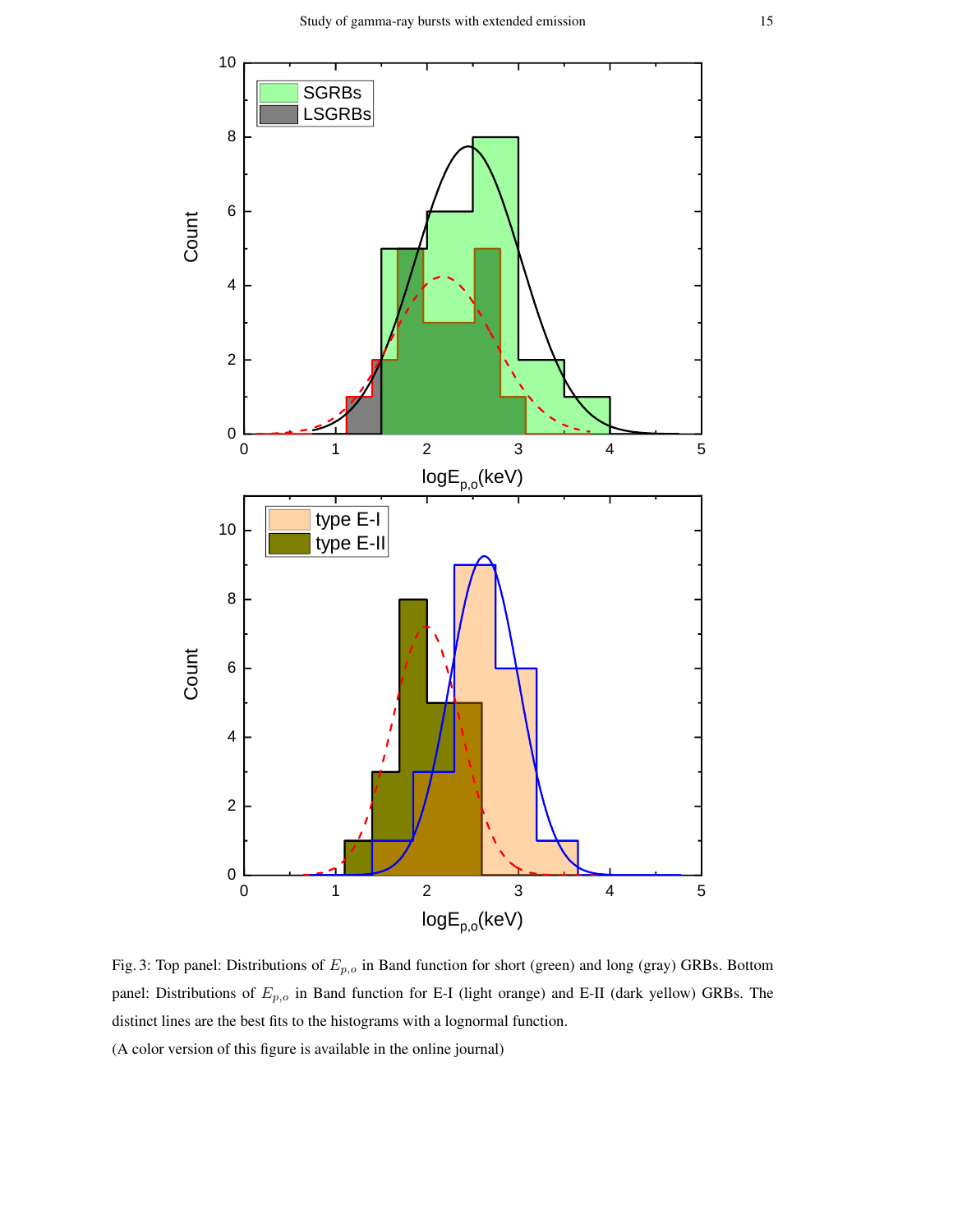<span id="page-15-0"></span>![](_page_15_Figure_1.jpeg)

Fig. 4: Top panel: Distributions of the intrinsic peak energy of  $E_{p,i}$  for short (green) and long (gray) GRBs. Bottom panel: Distributions of the intrinsic peak energy of  $E_{p,i}$  for E-I (light orange) and E-II (dark yellow) GRBs. The distinct lines are the best fits to the histograms with a lognormal function. (A color version of this figure is available in the online journal)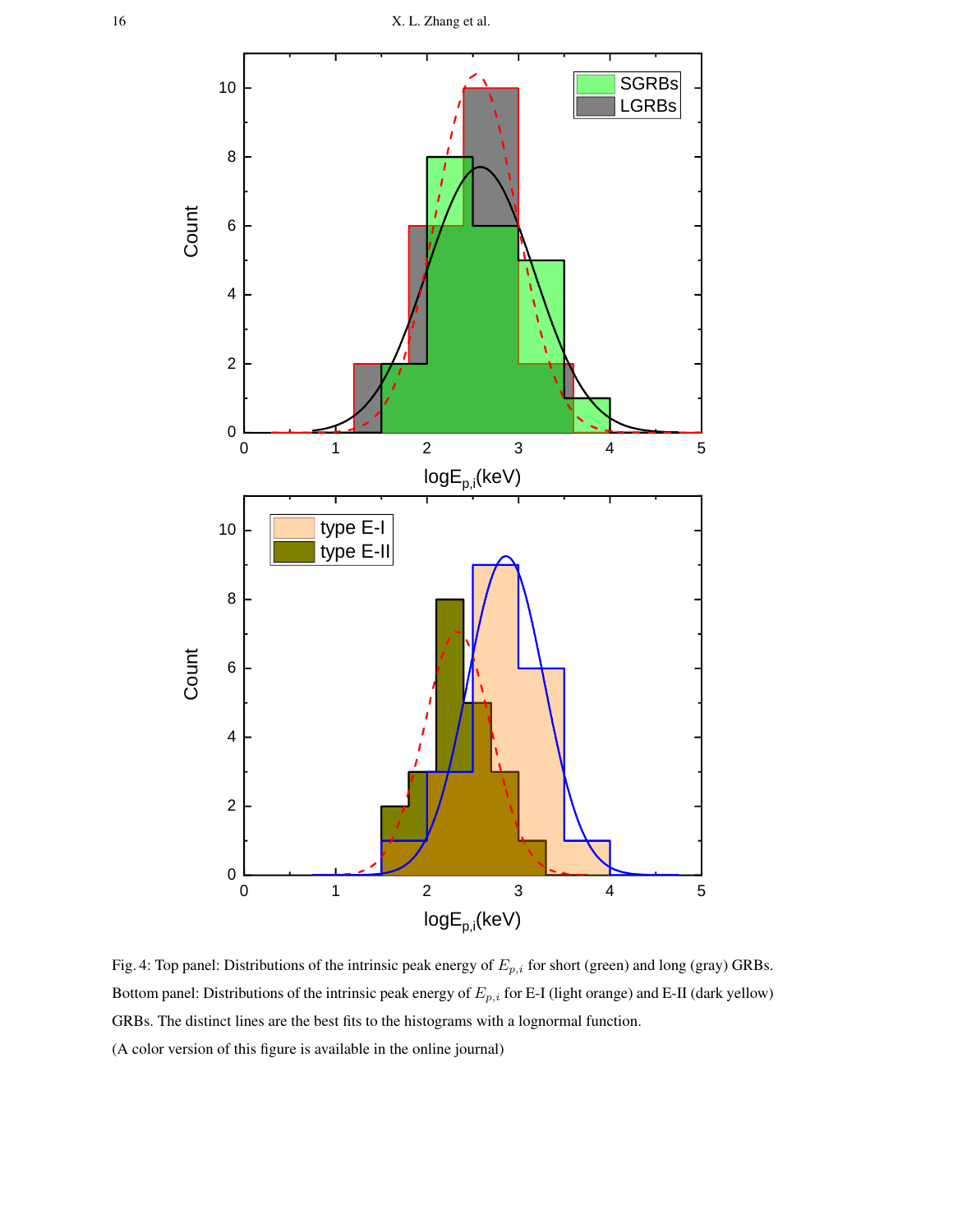<span id="page-16-0"></span>![](_page_16_Figure_1.jpeg)

Fig. 5: The energy relations of  $E_{p,i}$  versus  $E_{iso}$  in logarithmic scale for short (filled square) and long (empty square) GRBs in upper panel and for E-I (filled circle) and E-II (empty circle) GRBs in lower panel. The straight lines stand for the best fits to data. For the peculiar SGRB 170817A, the filled large circle shows the off-axis measurements, while the on-axis parameters given by Zou et al. (2018) and this work are denoted by the filled and the empty stars, respectively (see text for details).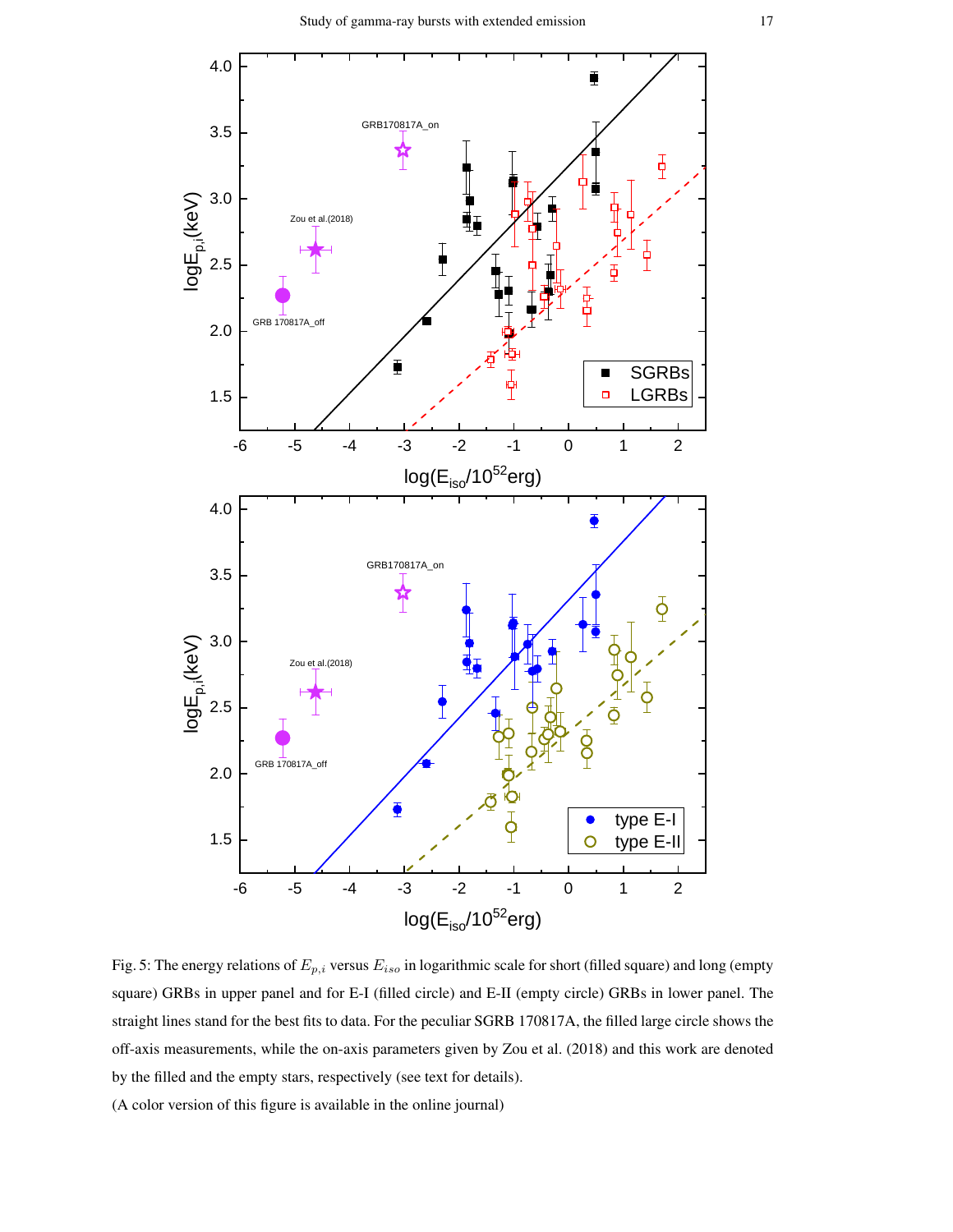<span id="page-17-0"></span>![](_page_17_Figure_1.jpeg)

Fig. 6: The energy relations of  $E_{p,i}$  versus  $L_p$  in logarithmic scale for short and long GRBs in upper panel and for E-I and E-II GRBs in lower panel. All symbols are same as in Figure [5.](#page-16-0) The straight lines stand for the best fits to data.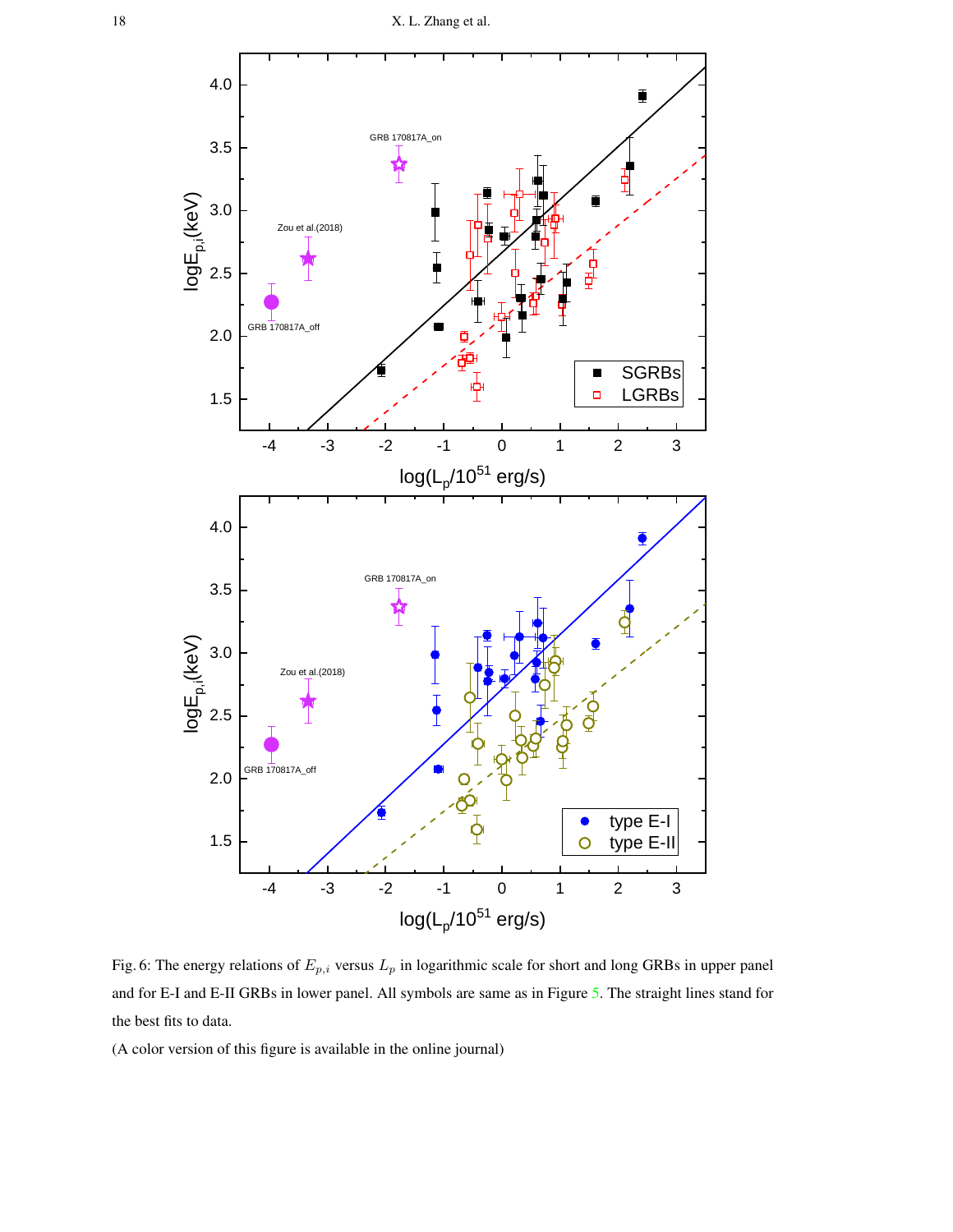<span id="page-18-0"></span>![](_page_18_Figure_1.jpeg)

Fig. 7: The dependencies of  $A(z)$  on redshift are gotten for the Amati (solid lines) and Yonetoku (dashed lines) relations of short and long GRBs in the upper panel, and the same two energy relations of E-I and E-II GRBs in the lower panel.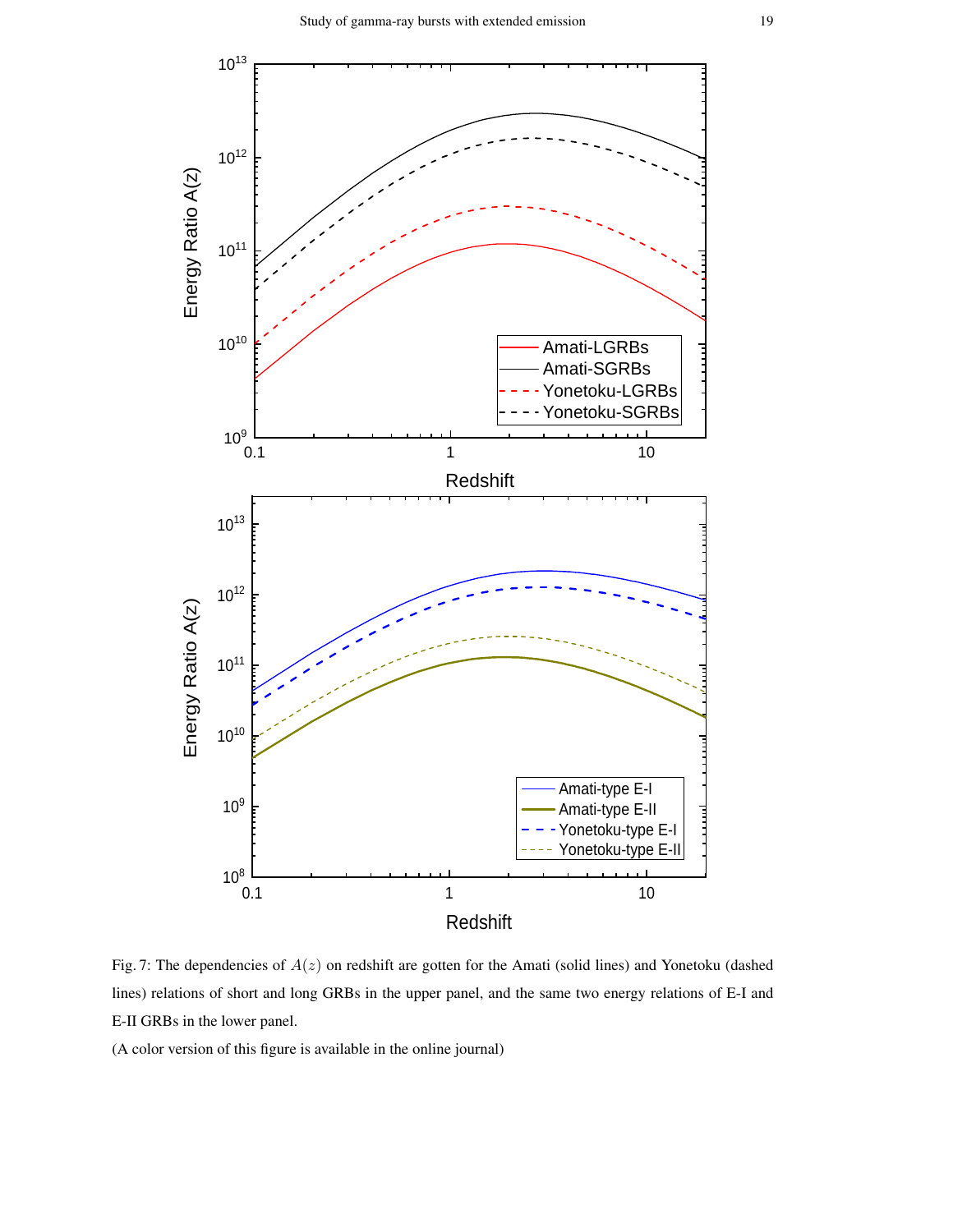<span id="page-19-0"></span>![](_page_19_Figure_1.jpeg)

Fig. 8: The  $S_{bolo}$  is plotted against the  $E_{p,o}$  for different types of bursts. The lower limits on the  $S_{bolo}$ - $E_{p,o}$  relationship from the Amati/Yonetoku relations of short (thick/thin black dashed line) versus long (thick/thin red solid line) GRBs and those of E-I (thick/thin blue dashed line) versus E-II (thick/thin dark yellow solid line) bursts are individually presented in the upper and lower panels. All symbols are same as in Figure [5.](#page-16-0)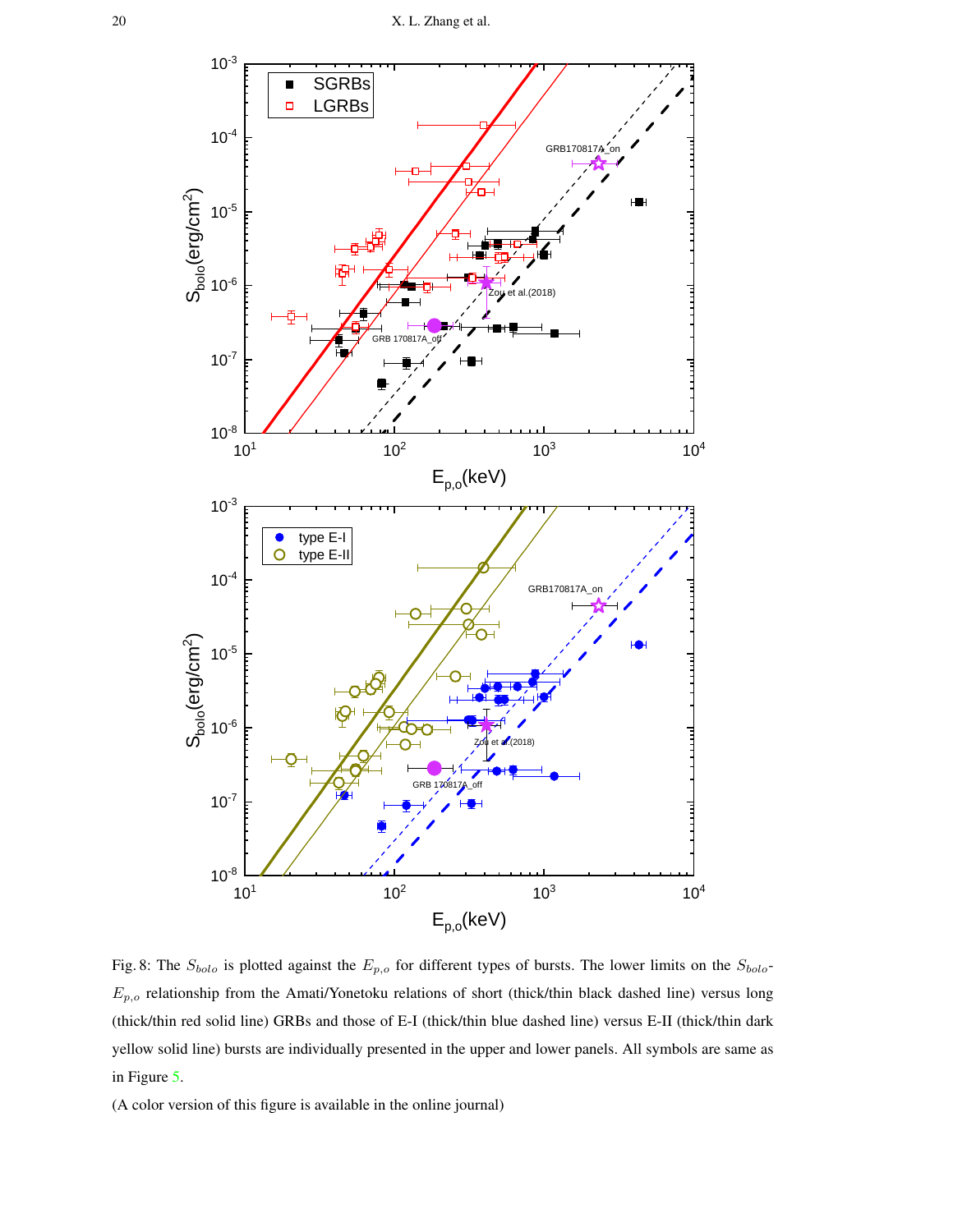<span id="page-20-0"></span>![](_page_20_Figure_1.jpeg)

Fig. 9: Correlations between  $T_{90}$  and  $E_{p,o}$  for short and long GRBs in the upper panel and for E-I and E-II GRBs in the lower panel. All symbols are same as in Figure [5.](#page-16-0) GRB 170817A viewed off-axis is marked with larger filled circle.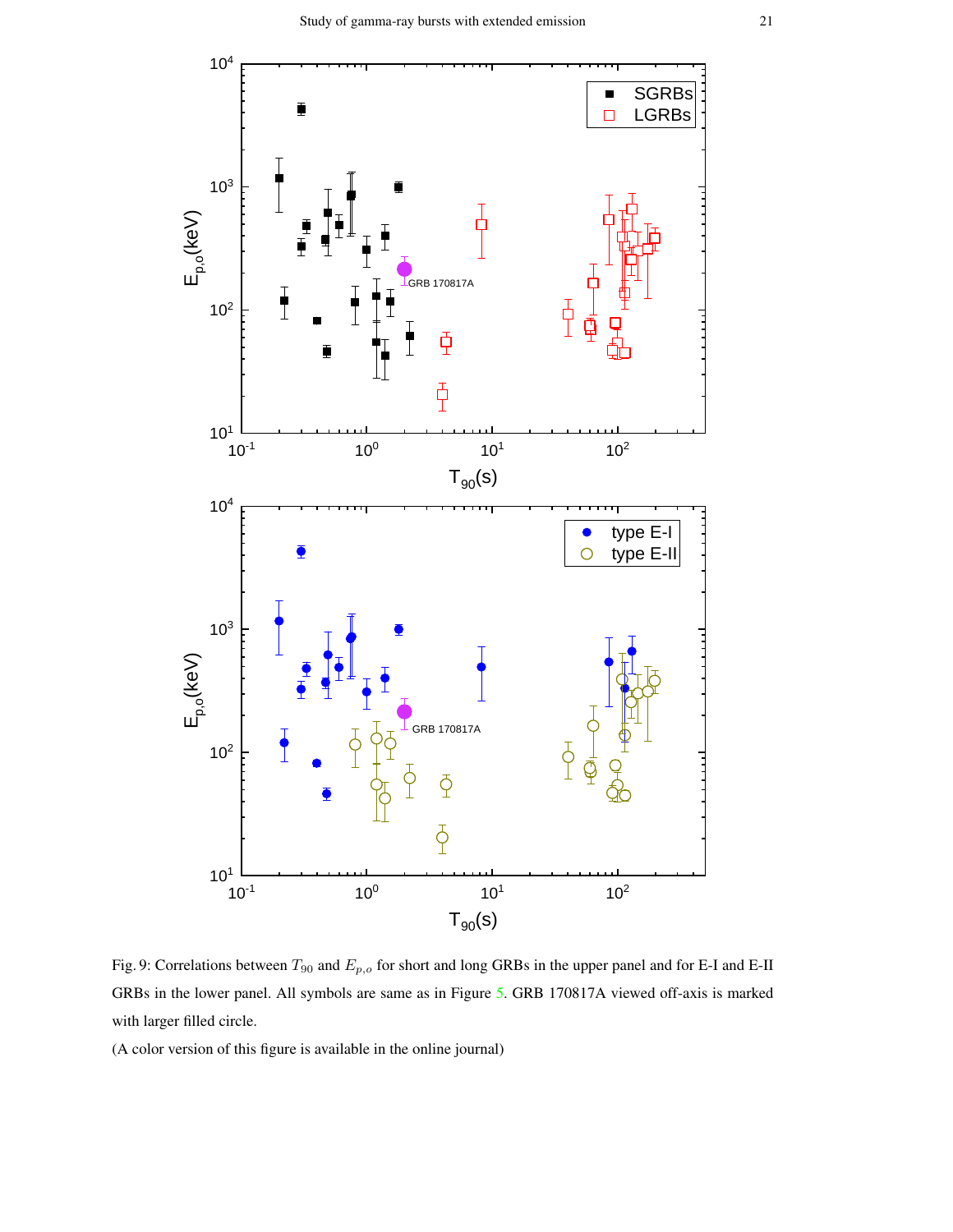<span id="page-21-0"></span>![](_page_21_Figure_1.jpeg)

Fig. 10: Correlations between the peak time of main bursts ( $t_{p,main}$ ) and that of the EE components ( $t_{p,EE}$ ) in logarithmic scale for short (filled square) and long (empty square) GRBs in upper panel and for E-I (filled circle) and E-II (empty circle) GRBs in lower panel. GRB 170817A viewed off-axis is marked with larger filled circle.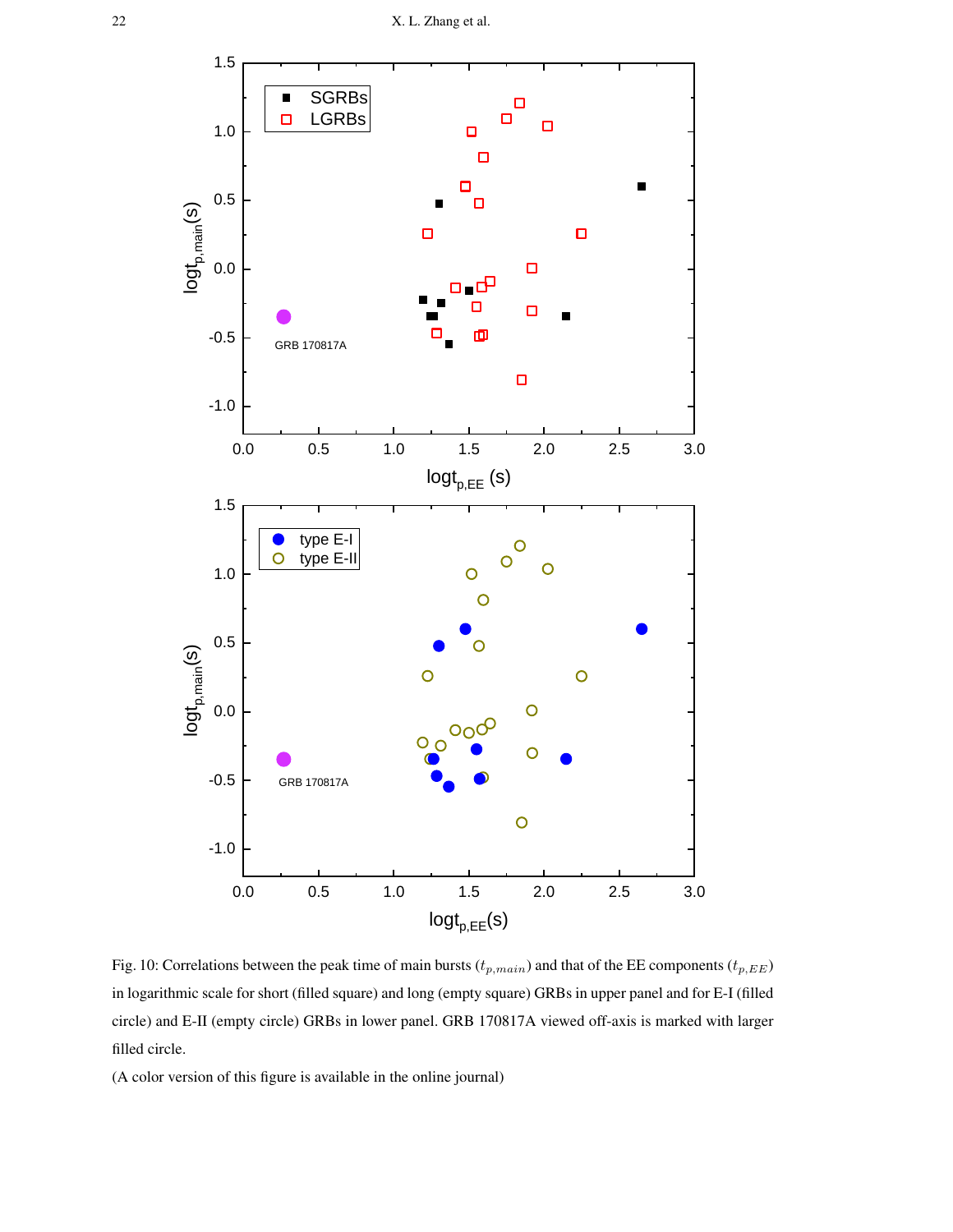<span id="page-22-0"></span>![](_page_22_Figure_1.jpeg)

Fig. 11: Correlations of the peak flux of main bursts ( $F_{p,main}$ ) with that of the EE components ( $F_{p,EE}$ ) in logarithmic scale. All symbols are same as in Figure [10.](#page-21-0) GRB 170817A viewed off-axis is marked with larger filled triangle. Three peak flux ratios of  $F_{p,EE}$  to  $F_{p,main}$  are denoted by the dashed, dash-dotted and dotted lines for 1, 1/2 and 1/10, respectively.